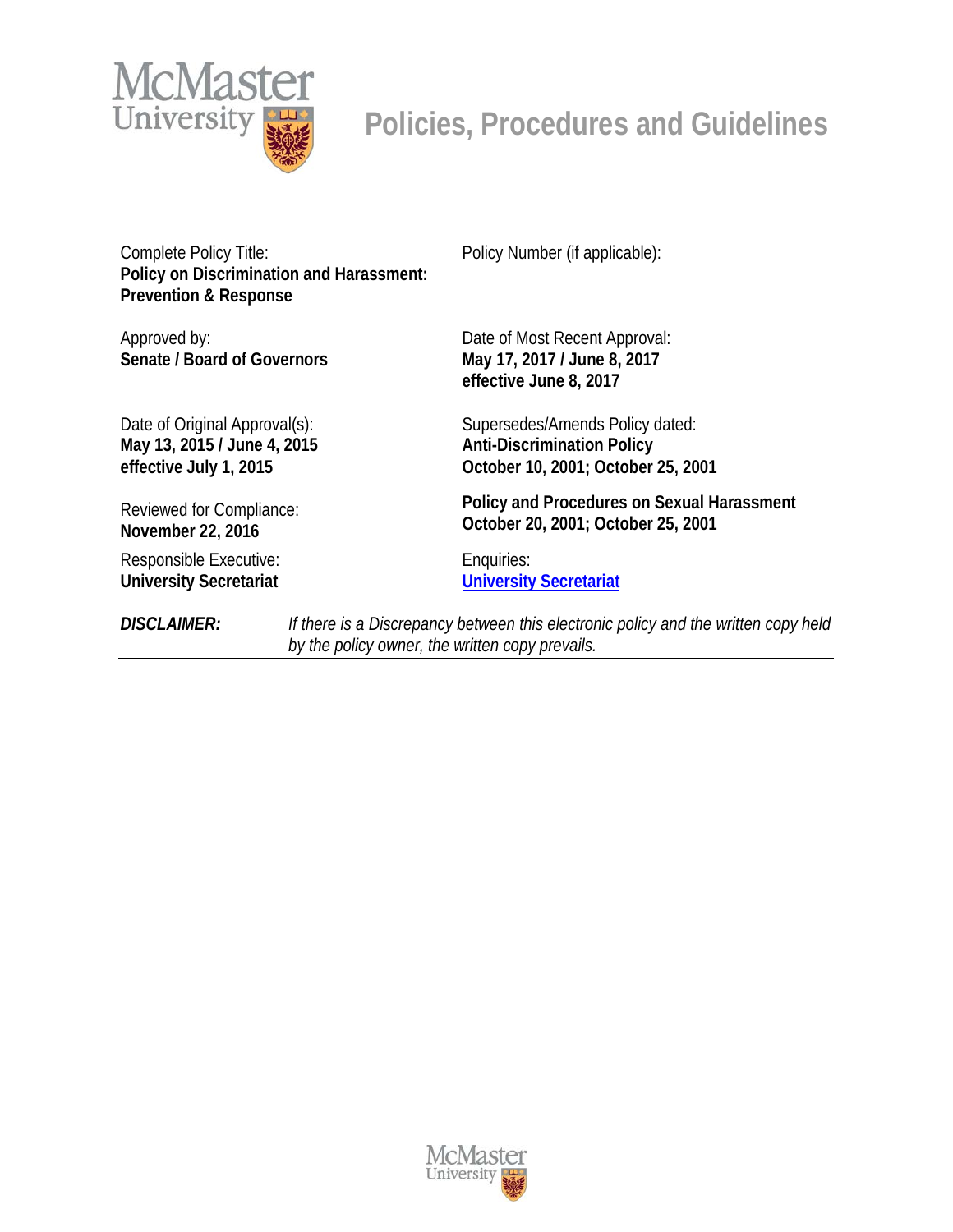# **TABLE OF CONTENTS**

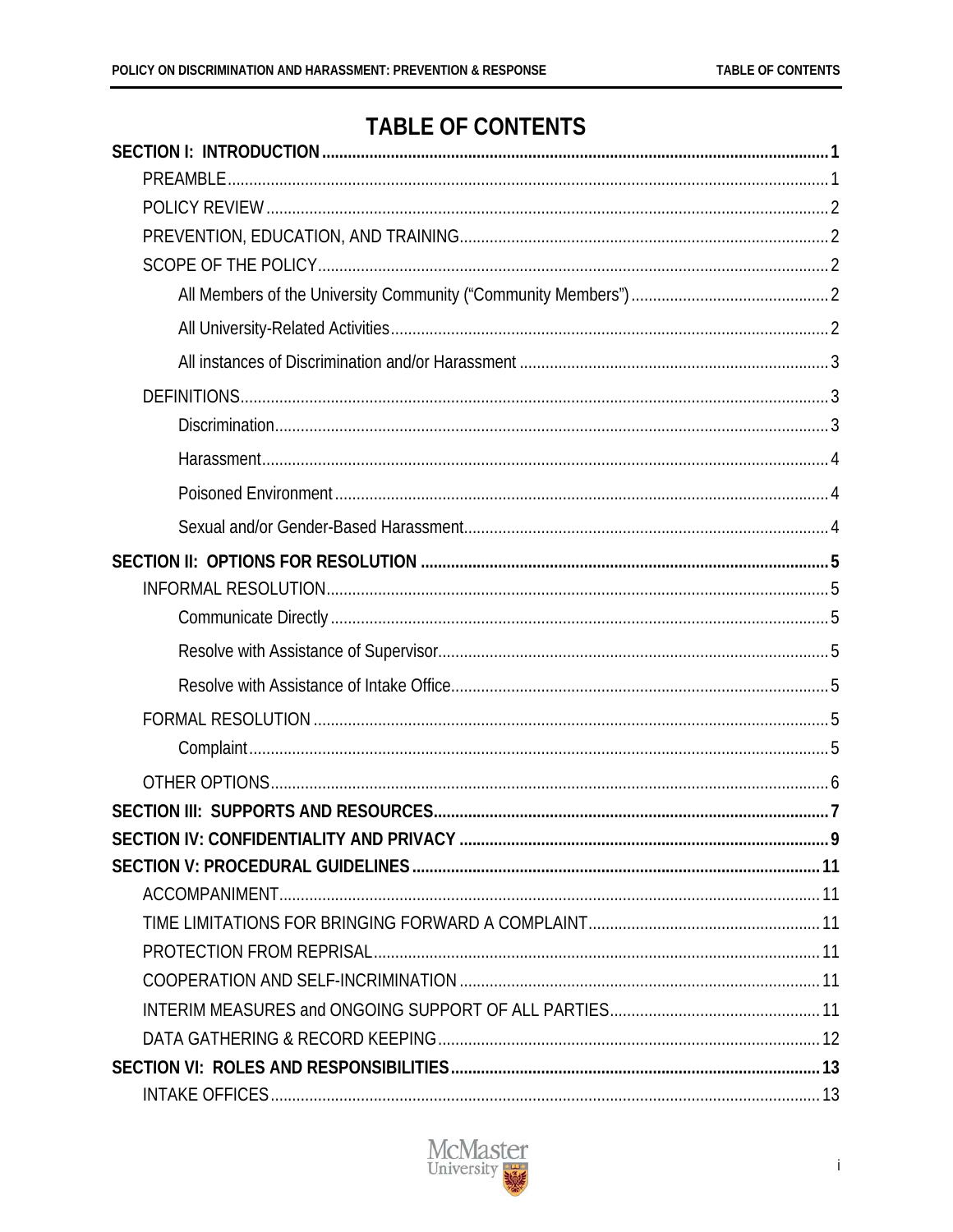| COMMUNITY MEMBER RESPONDENT ADJUDICATION (NOT STUDENT, STAFF OR FACULTY) 20 |  |
|-----------------------------------------------------------------------------|--|
|                                                                             |  |
|                                                                             |  |
|                                                                             |  |
|                                                                             |  |
|                                                                             |  |
|                                                                             |  |
|                                                                             |  |
|                                                                             |  |
|                                                                             |  |
|                                                                             |  |
|                                                                             |  |
|                                                                             |  |

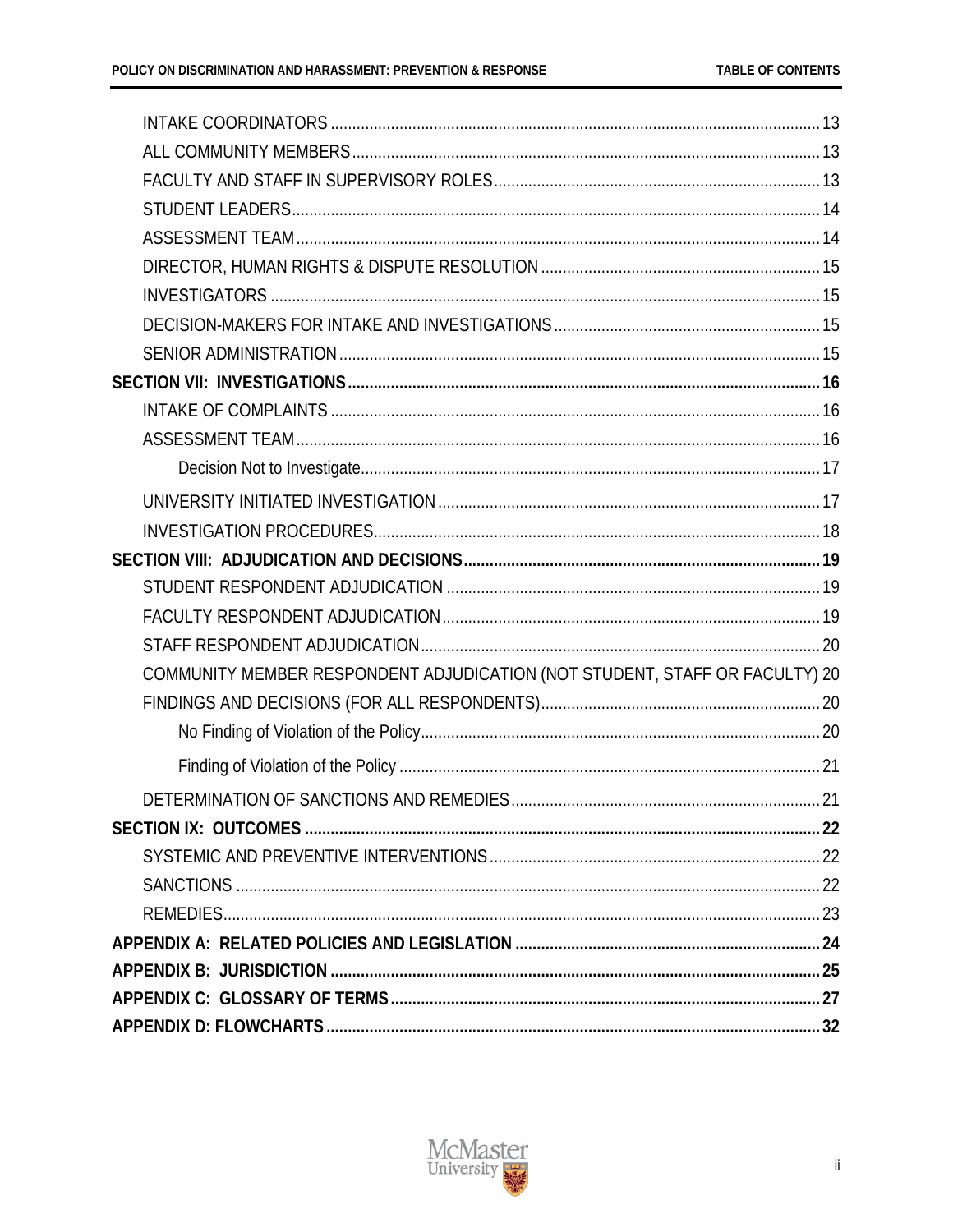# **SECTION I: INTRODUCTION**

# <span id="page-3-1"></span><span id="page-3-0"></span>**PREAMBLE**

- 1. McMaster University is committed to fostering a respectful and inclusive organizational culture in which all members of the University community work, study, and live free of Discrimination and Harassment.
- 2. The University upholds a fundamental commitment to freedom of expression and association for all its members and to academic freedom for faculty. In exercising those freedoms, all its members are required to respect the rights and freedoms of others, including the right to freedom from Discrimination and Harassment.
- 3. Prevention of Discrimination and Harassment are matters of not only individual concern but of significance for the overall climate and welfare of the University community.
- 4. The University is committed to providing the policies, resources, and organizational structures required to support an environment free from Discrimination and Harassment.
- 5. Prevention through education is a fundamental aspect of the University's commitment. As part of this commitment, the University provides a range of educational and community-building activities that foster understanding of human rights issues and of the harm incurred by their violation, and communicate the expectation of and support for a working, studying, and living environment free from Discrimination and Harassment.
- 6. The University has a legal and ethical responsibility to address issues, incidents, and Complaints of Discrimination and Harassment, to enable accessible processes for resolution, and to provide support to all Community Members involved in such processes. The Administration may also respond when it is identified that there i[s systemic/](#page-33-0)institutional Discrimination and/or Harassment that needs to be addressed. In fulfilling this responsibility, the University is committed to balancing the principles of fairness, thoroughness, timeliness, and confidentiality, as appropriate in each circumstance. See Appendix [C: Glossary of Terms.](#page-29-0)
- 7. In seeking to prevent and address Discrimination and Harassment, the Policy is guided by the *[Human](http://www.ohrc.on.ca/en/ontario-human-rights-code)  [Rights Code](http://www.ohrc.on.ca/en/ontario-human-rights-code)* and the *[Occupational Health and Safety Act](http://www.e-laws.gov.on.ca/html/source/statutes/english/2009/elaws_src_s09023_e.htm)*, as well as by other legislation, policies, and collective agreements identified in [Appendix A: Related Policies and Legislation.](#page-26-0)
- 8. For the purpose of interpreting this document, words in the singular may include the plural and words in the plural may include the singular.
- 9. In the University context, a member of the Administration may on occasion delegate responsibilities to another individual in the University. Any named positions in this Policy may delegate their authority where appropriate.
- 10. Links to more information may be found on the Equity and Inclusion Office website [equity.mcmaster.ca/](https://equity.mcmaster.ca/) or the [Respectful Community](http://www.mcmaster.ca/respectfulcommunity) website.

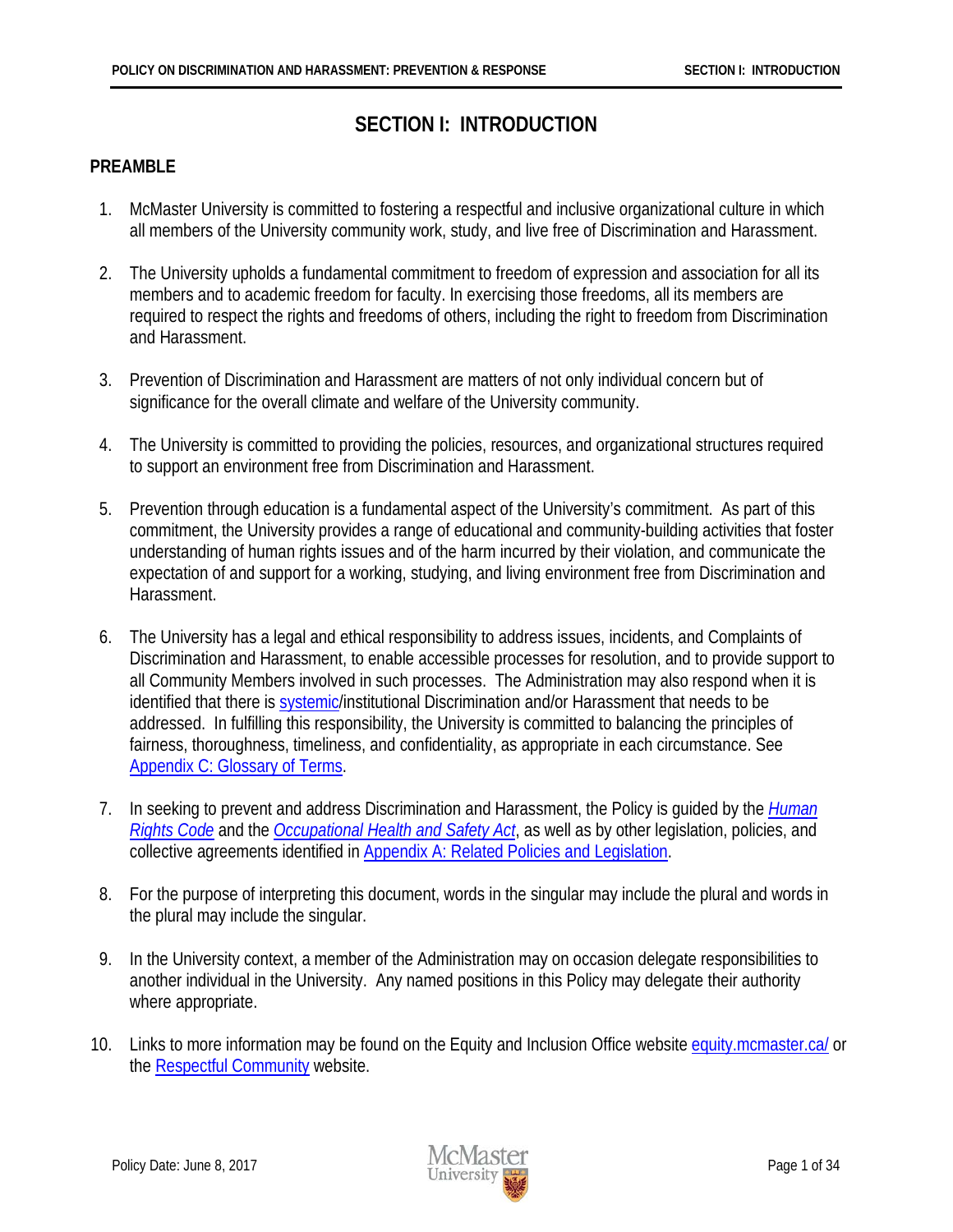# <span id="page-4-0"></span>**POLICY REVIEW**

11. The Policy will be reviewed annually to ensure compliance with the *Occupational Health and Safety Act.* For all other purposes, the Policy will receive an initial review within two years. Thereafter it will be reviewed every three years at the same time as the *Sexual Violence Policy*.

# <span id="page-4-1"></span>**PREVENTION, EDUCATION, AND TRAINING**

- 12. Prevention through education is a fundamental aspect of the University's commitment to addressing Discrimination and Harassment. The Equity and Inclusion Office, with the support of the Senior Administration, is responsible for coordinating the University's preventive, educational and training initiatives and programs, which include:
	- a) prevention, education and training initiatives for the University Community, that will be attuned to the broader social context in which Discrimination and Harassment occurs; and
	- b) training to support those with particular responsibilities related to this Policy, which will be provided on an ongoing basis, integrating an anti-oppressive and trauma-informed analysis of Discrimination and Harassment.
- 13. The University Secretary, in consultation with the [Director, Human Rights & Dispute Resolution](#page-17-0) (Equity and Inclusion Office), will ensure that the members of the [Board-Senate Hearing Panel for](http://www.mcmaster.ca/univsec/commboard/senharassment.cfm)  [Discrimination, Harassment, and Sexual Violence](http://www.mcmaster.ca/univsec/commboard/senharassment.cfm) receive training on Discrimination and Harassment.

## <span id="page-4-2"></span>**SCOPE OF THE POLICY**

14. Unless otherwise specified in this Policy, the Policy and its provisions apply to all acts of Discrimination and/or Harassment where the University has the jurisdiction (see [Appendix B: Jurisdiction\)](#page-27-0) to pursue, adjudicate, or take steps to safeguard the University community. The Policy applies to:

## <span id="page-4-3"></span>**All Members of the University Community ("Community Members")**

- a) Community Members include, but are not limited to: students (graduate, undergraduate, and continuing education), staff, faculty, postdoctoral fellows, adjunct professors, visiting professors, sessional faculty, teaching assistants, clinical faculty, librarians, medical residents<sup>[1](#page-4-5)</sup>, volunteers, visitors, observers, and institutional administrators and officials representing McMaster University.
- b) It is possible that members of the Administration may be the focus of Complaints concerned either with their conduct as individuals (in relation to incidents of Discrimination and Harassment), or with their conduct in their formal roles (e.g. Chair, Manager, Dean).

## <span id="page-4-4"></span>**All University-Related Activities**

c) University-related activities include events [\(authorized](#page-30-0) an[d non-authorized\)](#page-30-1) that occur on University premises or on non-University premises where there is a clear nexus to the working or learning environment at the University (see also clause 44); and

 $\overline{a}$ 



<span id="page-4-5"></span><sup>&</sup>lt;sup>1</sup> Except where the medical resident's employment relationship takes precedence.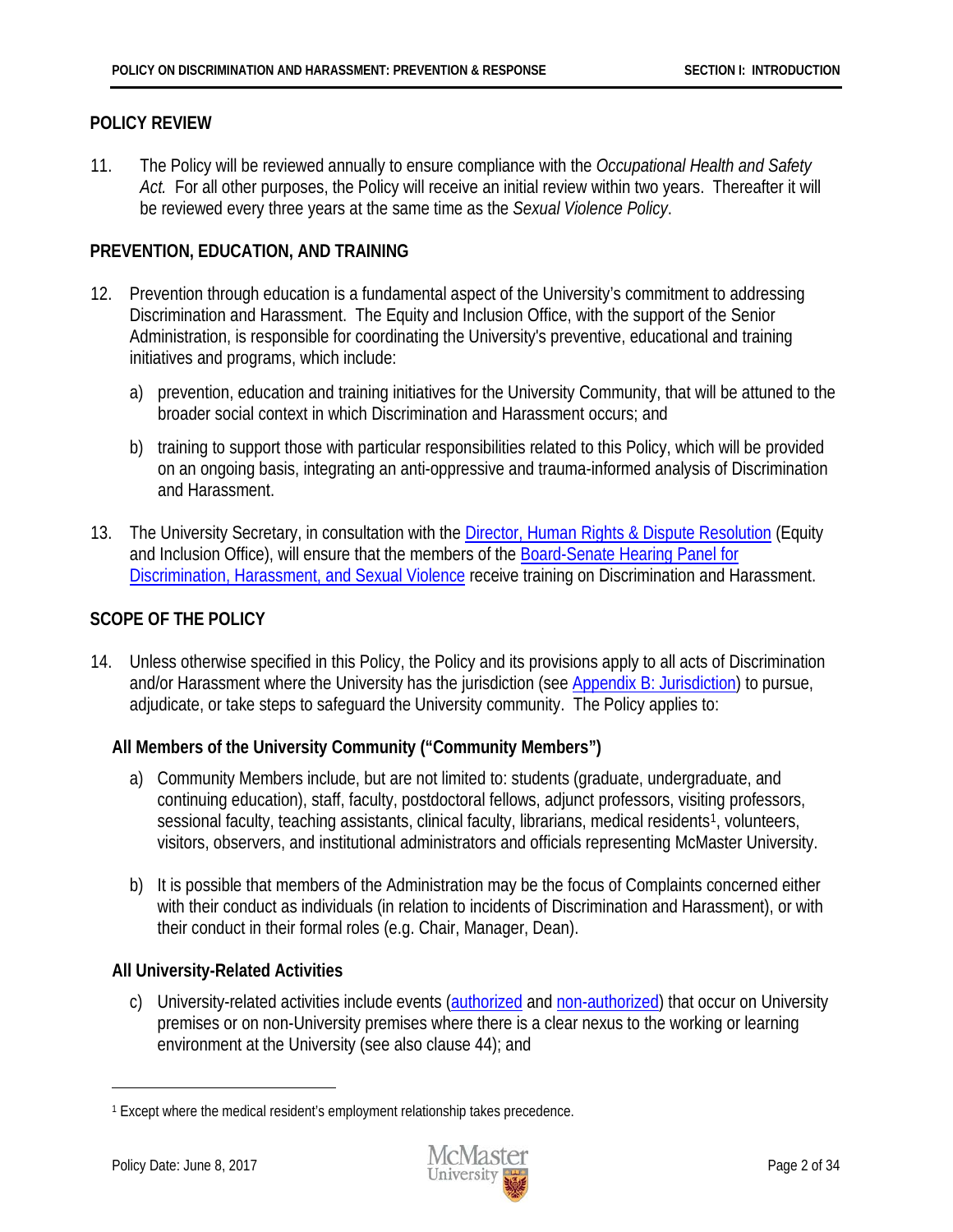# <span id="page-5-0"></span>**All instances of Discrimination and/or Harassment**

d) all instances of Discrimination and/or Harassment that have occurred or are occurring during University-related activities.

# <span id="page-5-1"></span>**DEFINITIONS**

- 15. This Policy prohibits Discrimination and/or Harassment on the grounds articulated in the *[Human Rights](http://www.ohrc.on.ca/en/ontario-human-rights-code)  [Code](http://www.ohrc.on.ca/en/ontario-human-rights-code)*:
	- a) age;
	- b) ancestry, colour, race;
	- c) citizenship;
	- d) [ethnic origin;](#page-30-2)
	- e) place of origin;
	- f) [creed;](#page-29-1)
	- g) [disability;](#page-30-3)
	- h) family status;
	- i) marital status (including single status);
	- j) gender identity, gender expression;
	- k) receipt of public assistance (in housing only);
	- l) record of offences (in employment only);
	- m) sex (including pregnancy and breastfeeding); and
	- n) sexual orientation.
- 16. This Policy expressly prohibits any discriminatory or harassing action and/or conduct, verbal or nonverbal, directed at or about one or more individuals or groups, that creates an intimidating, hostile or offensive environment [\(poisoned environment\)](#page-6-3), or interferes with academic or work performance, in a manner that exceeds the bounds of freedom of expression and academic freedom.

# <span id="page-5-2"></span>**Discrimination**

17. Discrimination means an unjust or prejudicial form of unequal treatment, whether imposing extra burdens or denying benefits, based on any of the grounds articulated in the *Human Rights Code*. It may be intentional or unintentional. It may involve direct actions that are discriminatory on their face, or it may involve rules, practices or procedures that appear neutral, but disadvantage certain groups of people [\(systemic discrimination\)](#page-33-0). Discrimination may take obvious forms, or it may happen in very subtle ways. Even if there are many factors affecting a decision or action, if Discrimination is one factor, then that is a violation of this Policy.[2](#page-5-3)

l



<span id="page-5-3"></span><sup>2</sup> Modified Language from *"A policy primer: Guide to developing human rights policies and procedures (1996; revised December 2013)* © Queen's Printer for Ontario, 2013. Reproduced with permission.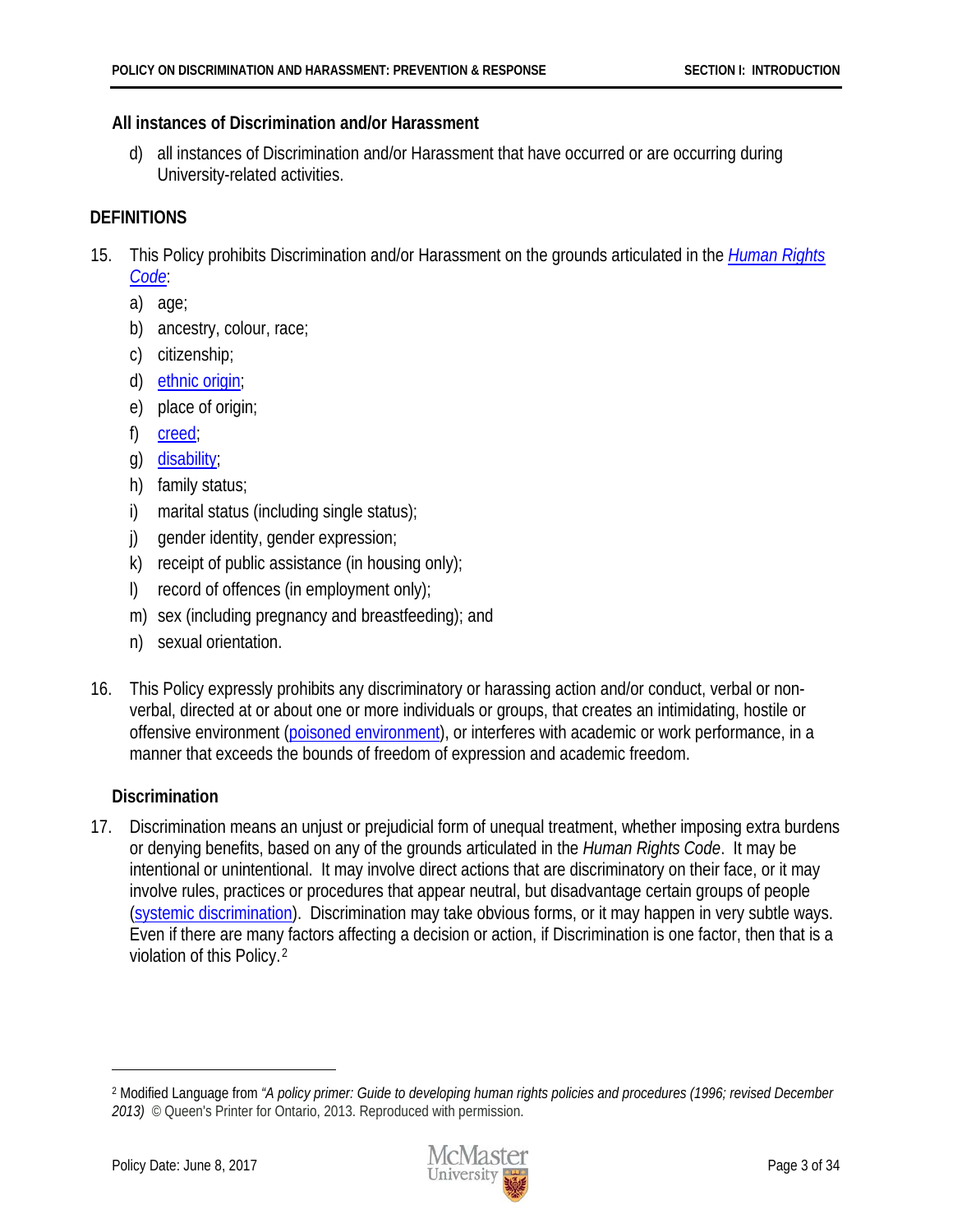### <span id="page-6-0"></span>**Harassment**

18. Harassment means engagement in a course of vexatious comment or conduct that is known or ought reasonably to be known to be unwelcome. "Vexatious" comment or conduct is comment or conduct made without reasonable cause or excuse. Harassment includes Sexual and/or Gender-Based Harassment and Workplace Sexual Harassment.

## <span id="page-6-1"></span>**Poisoned Environment**

19. A Poisoned Environment means an environment where harassing and/or discriminatory conduct is found to be sufficiently severe, intimidating, hostile, offensive, and/or pervasive to cause significant and unreasonable interference to a person's study or work environment. . A Poisoned Environment can interfere with and/or undermine work or academic performance and can cause emotional and psychological stress for some employees or students not experienced by other employees or students. As such, it results in unequal terms and conditions of employment or study and prevents or impairs full and equal enjoyment of employment or educational services, benefits, or opportunities. Although a person may not be the target of the conduct, a person may feel the effects of certain harassing or discriminatory conduct at their place of work or study. **[3](#page-6-4)**

## <span id="page-6-2"></span>**Sexual and/or Gender-Based Harassment**

- 20. Sexual and/or Gender-Based Harassment, including Workplace Sexual Harassment, means engaging in a course of vexatious comment against an individual because of sex, sexual orientation, gender identity or gender expression where the course of comment or conduct is known or ought reasonably to be known to be unwelcome; or making a sexual solicitation or advance to an individual where the person making the solicitation or advance is in a position to confer, grant or deny a benefit or advancement to the individual and the person knows or ought reasonably to know that the solicitation or advance is unwelcome. Such Harassment may involve one incident or a series of incidents.
- 21. While allegations of Sexual Harassment are processed under the *[Sexual Violence Policy](http://www.mcmaster.ca/policy/General/HR/Sexual_Violence_Policy.pdf)*, there may be circumstances where the allegations in a Complaint may necessitate following the procedures under both this Policy and the *Sexual Violence Policy*. Where an individual files a Complaint that involves behaviour prohibited by this Policy, as well as behaviour more appropriately dealt with under the *Sexual Violence Policy*, the Complaint will be processed under the *Sexual Violence Policy* so as to ensure that the complainant has access to the specialized supports available under that Policy. However, any Investigation or hearing related to the Complaint will still determine if the complainant suffered unequal, discriminatory or harassing treatment in violation of this Policy, in addition to any findings related to the *Sexual Violence Policy*.

<span id="page-6-3"></span> $\overline{a}$ 



<span id="page-6-4"></span><sup>&</sup>lt;sup>3</sup> Ryerson University has kindly shared its definition of Poisoned Environment with McMaster University for use in this policy. Some language has been added to the definition.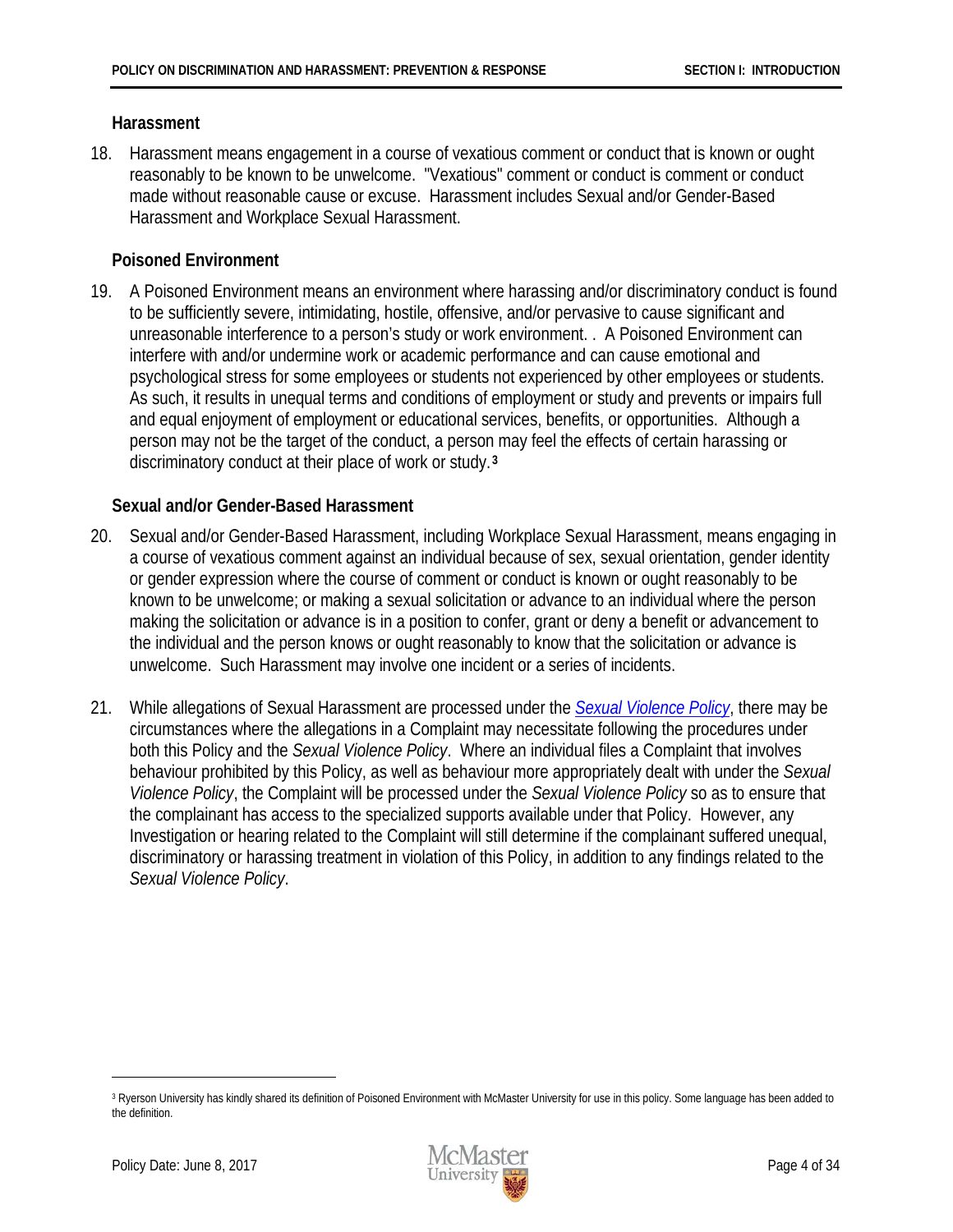# **SECTION II: OPTIONS FOR RESOLUTION**

- <span id="page-7-0"></span>22. Community Members who raise an issue, report an incident or make a [Complaint](#page-29-2) may pursue one or more of the options below. Prior to pursuing one of the options below Community Members should read Section [IV: Confidentiality.](#page-11-0) When the University becomes aware of an [issue](#page-31-0) or a[n incident](#page-30-4) it may be obliged to investigate.
- 23. Individuals may consult with an Intake Coordinator or with the Ombuds to receive advice and guidance on options that may be available to resolve the matter. Such options include:

## <span id="page-7-1"></span>**INFORMAL RESOLUTION**

24. Options for informal resolution may include some fact-finding discussion, clarification of the issues, facilitated conversations, informal dispute resolution, coaching, reconciliation, workplace restoration, settlement conferences, restorative justice measures, and mediation.

## <span id="page-7-2"></span>**Communicate Directly**

25. Community Members who have experienced unwelcome comment or conduct by another person are encouraged, although not obliged, to make it known to the other person that their behaviour is unwelcome. In situations where it is believed that addressing the other person could lead to an escalation of the comment or conduct, or to safety risks, this approach is not recommended. If the problem is not resolved, or if the Community Member feels they cannot speak directly to the other person, they should notify an appropriate [supervisor](#page-32-0) within the University of the matter.

## <span id="page-7-3"></span>**Resolve with Assistance of Supervisor**

26. Individuals may inform/seek assistance from their supervisor or person who has formal oversight of their area to help address the situation.

## <span id="page-7-4"></span>**Resolve with Assistance of Intake Office**

27. Individuals may inform/seek assistance from an Intake Office to help address the situation.

## <span id="page-7-5"></span>**FORMAL RESOLUTION**

## <span id="page-7-6"></span>**Complaint**

- 28. A Complaint is made when an individual completes the relevant intake form notifying an [Intake Coordinator](#page-15-2) of an allegation and seeking the University's formal response.
- 29. Informal resolution processes may continue after a Complaint is filed, and remains an option for resolution until the point when a final determination is made on whether or not there has been a violation of the Policy. A final determination under this Policy means **the later of**: (a) the date on which the appropriate decisionmaker initially determines that a violation of the Policy has occurred and that sanctions and/or remedies are appropriate; or (b) the first date of a Hearing of student's appeal or faculty member's Hearing.

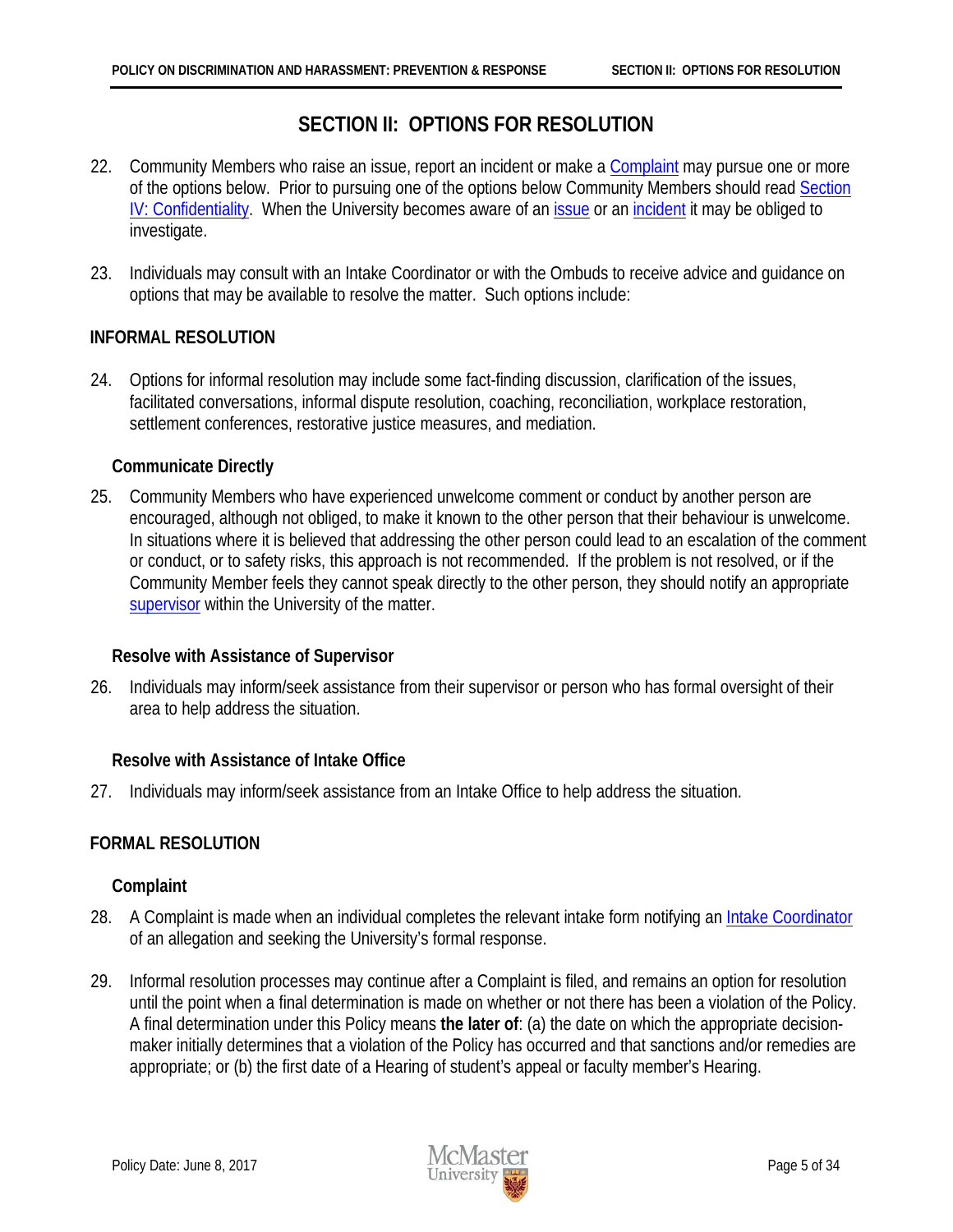# <span id="page-8-0"></span>**OTHER OPTIONS**

- 30. Individuals may exercise other options external to this Policy (e.g. the grievance provisions of applicable collective agreements) or other options external to the University (e.g. through civil litigation or *Human Rights Code* provisions)
- 31. Individuals who file a Complaint, or pursue other options as outlined above, may be required to attend/participate in a hearing, either internal to the University, or external through arbitration or tribunal hearing, etc.
- 32. At any time, Community Members may also seek advice and support from: Human Resources Services, Union representative, relevant Student association, Faculty Association, [Ombuds,](#page-10-0) and Chaplaincy Centre, etc.

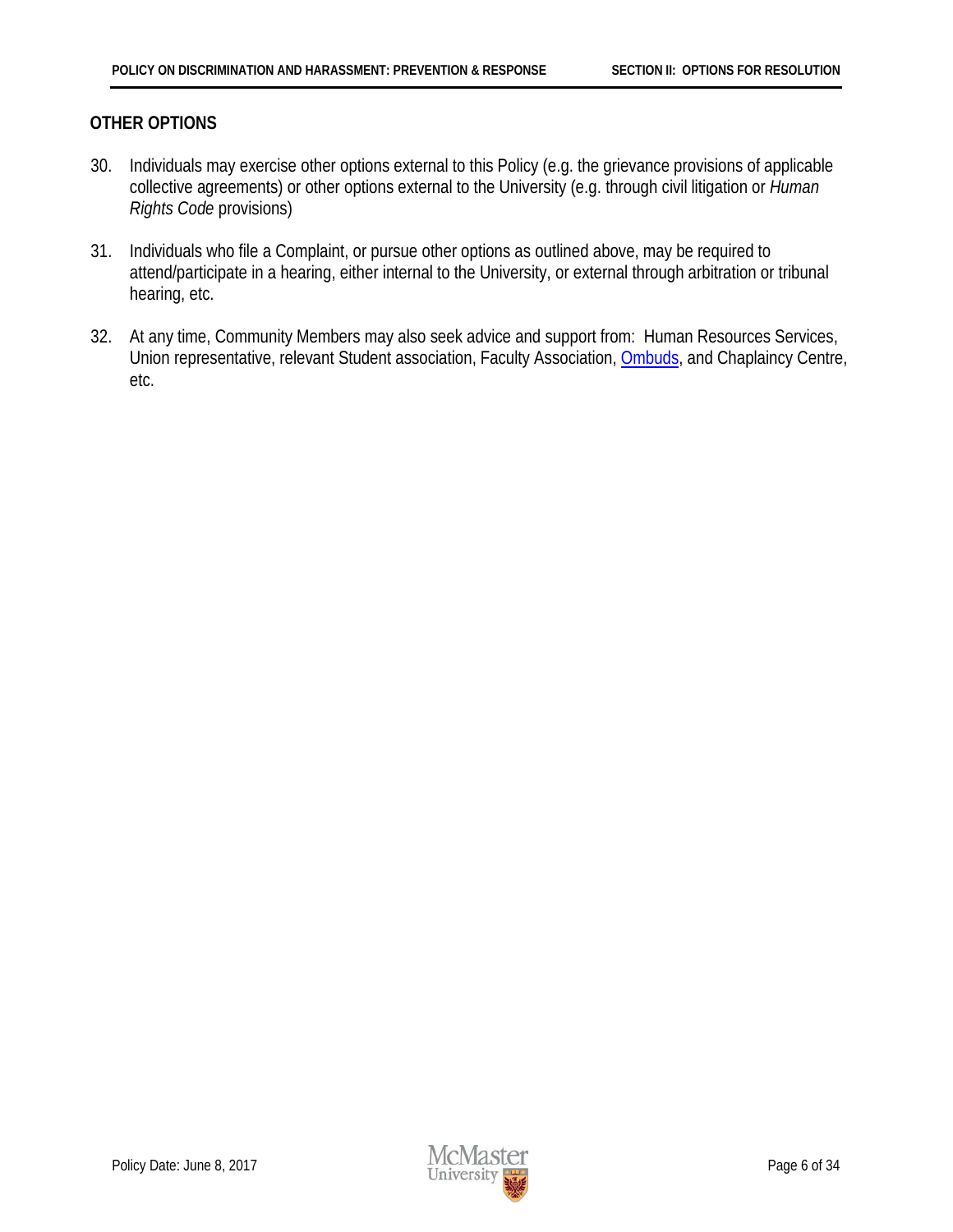# **SECTION III: SUPPORTS AND RESOURCES**

- <span id="page-9-0"></span>33. Community Members who make a Complaint, or who are the subject of an allegation, are encouraged to contact any of the offices below to ensure that they are in receipt of relevant information and services:
	- [Equity and Inclusion Office](http://hres.mcmaster.ca/) (all Community Members)
	- **[Employee/Labour Relations](http://www.workingatmcmaster.ca/elr/index.php) (faculty and staff)**
	- [Student Support & Case Management](http://studentconduct.mcmaster.ca/) (students)
	- [Faculty of Health Sciences Professionalism Office](https://fhs.mcmaster.ca/pcbe/) (all Community Members in the Faculty of Health Sciences)
- <span id="page-9-1"></span>34. Community Members may also make use of available supports and resources below.

# *For the University Community*

- [Equity and Inclusion Office](https://equity.mcmaster.ca/)
- [Faculty of Health Sciences Professionalism Office](https://fhs.mcmaster.ca/pcbe/)
- **[Security Services](http://security.mcmaster.ca/)**
- **[Chaplaincy Centre](http://www.mcmaster.ca/chaplain/)**

# *For Students*

- [Student Wellness Centre](https://wellness.mcmaster.ca/) (personal counselling and medical services)
- **[Student Support & Case Management](http://studentconduct.mcmaster.ca/) (support and guidance on the Code of Student Rights and** Responsibilities)
- [MSU Women and Gender Equity Network](https://www.msumcmaster.ca/services-directory/46-women-and-gender-equity-network) (peer support and resources)
- **MSU Peer Support Line** (24 hour a day telephone support line, including legal advice and counselling)
- MSU Queer Students Community Centre (peer support and resources for sexual orientation and gender identity)
- MSU Maccess (peer support and resources for disabilities)
- [Graduate Students Association Health](http://gsa.mcmaster.ca/health-plan.html) & Dental Plans (health benefits include access to psychological counselling in the community)

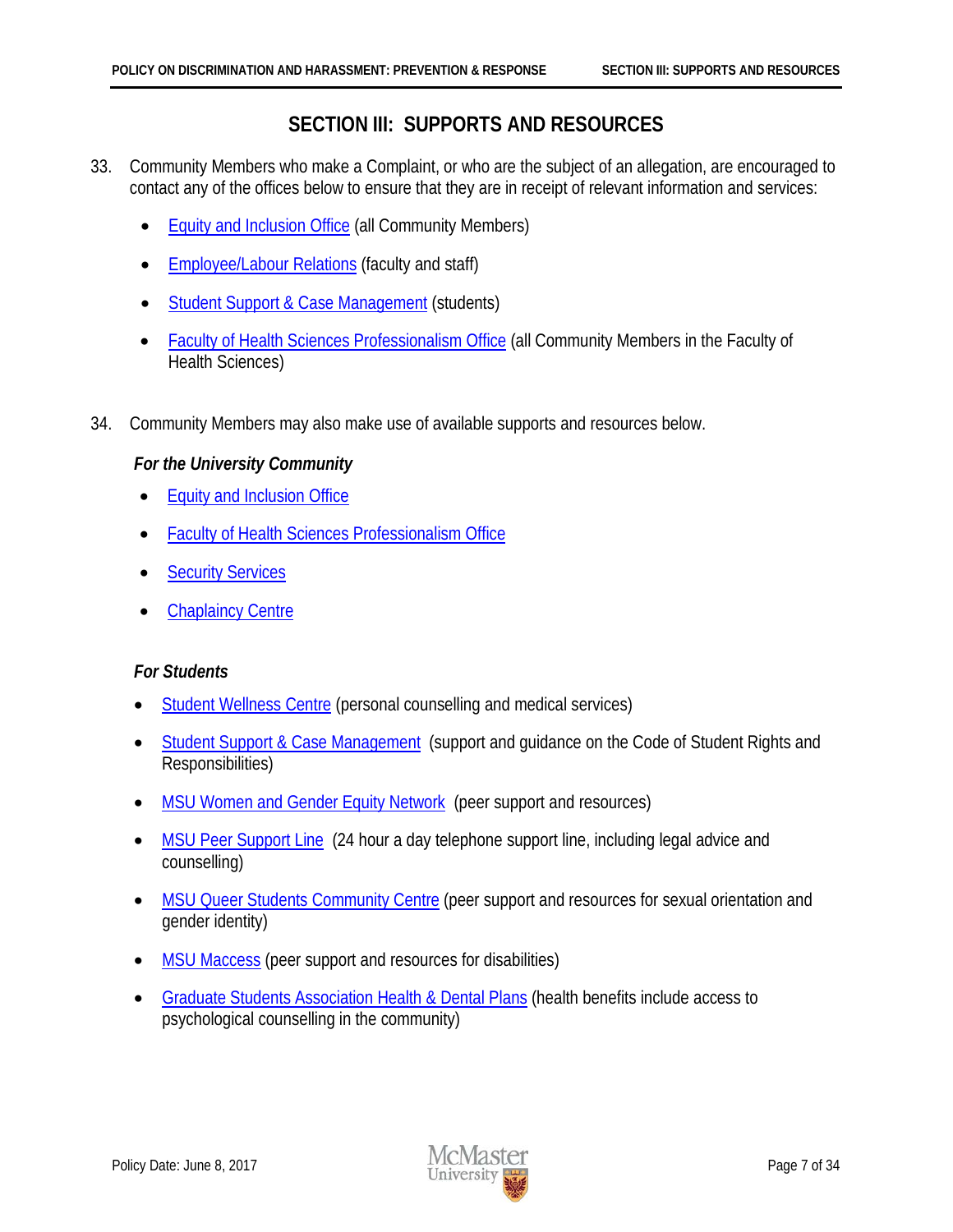### *For Staff and Faculty*

- Union or Association
- [Employee/Labour Relations](http://www.workingatmcmaster.ca/elr/index.php)
- [Employee and Family Assistance Program](http://www.workingatmcmaster.ca/humansolutions/) (access to professional counsellors, legal guidance and other supportive services available to staff and faculty)

## *Broader Community*

- Good2Talk (24/7 phone support for students offered by professional counsellors)
- **[John Howard Society](http://johnhoward.on.ca/hamilton/services/community-programs/) (for individuals in conflict with the law)**
- **[Elizabeth Fry Society](http://efrysouthernontarioregion.org/home) (for individuals in conflict with the law)**

## *Guidance about a Policy and/or Procedures*

- **[University Secretariat](http://www.mcmaster.ca/univsec/)**
- **[Equity and Inclusion Office](https://equity.mcmaster.ca/)**
- [Employee/Labour Relations](http://www.workingatmcmaster.ca/elr/index.php)
- [Student Support & Case Management](http://studentconduct.mcmaster.ca/)
- [Faculty of Health Sciences Professionalism Office](https://fhs.mcmaster.ca/pcbe/)
- **Ombuds Office**

## <span id="page-10-0"></span>*Independent Resource*

**[Ombuds Office](http://www.mcmaster.ca/ombuds/)** 

The Ombuds Office provides confidential advice and assistance to all members of the University community. The Ombuds Office reports directly to the President of the University and the President of the McMaster Students Union (MSU) and **is otherwise not a University office as it is independent** of all existing administrative structures. Notwithstanding the foregoing, the Ombudsperson is not required to maintain confidentiality in cases involving the commission of a serious crime or where there is an imminent risk of physical harm or abuse.

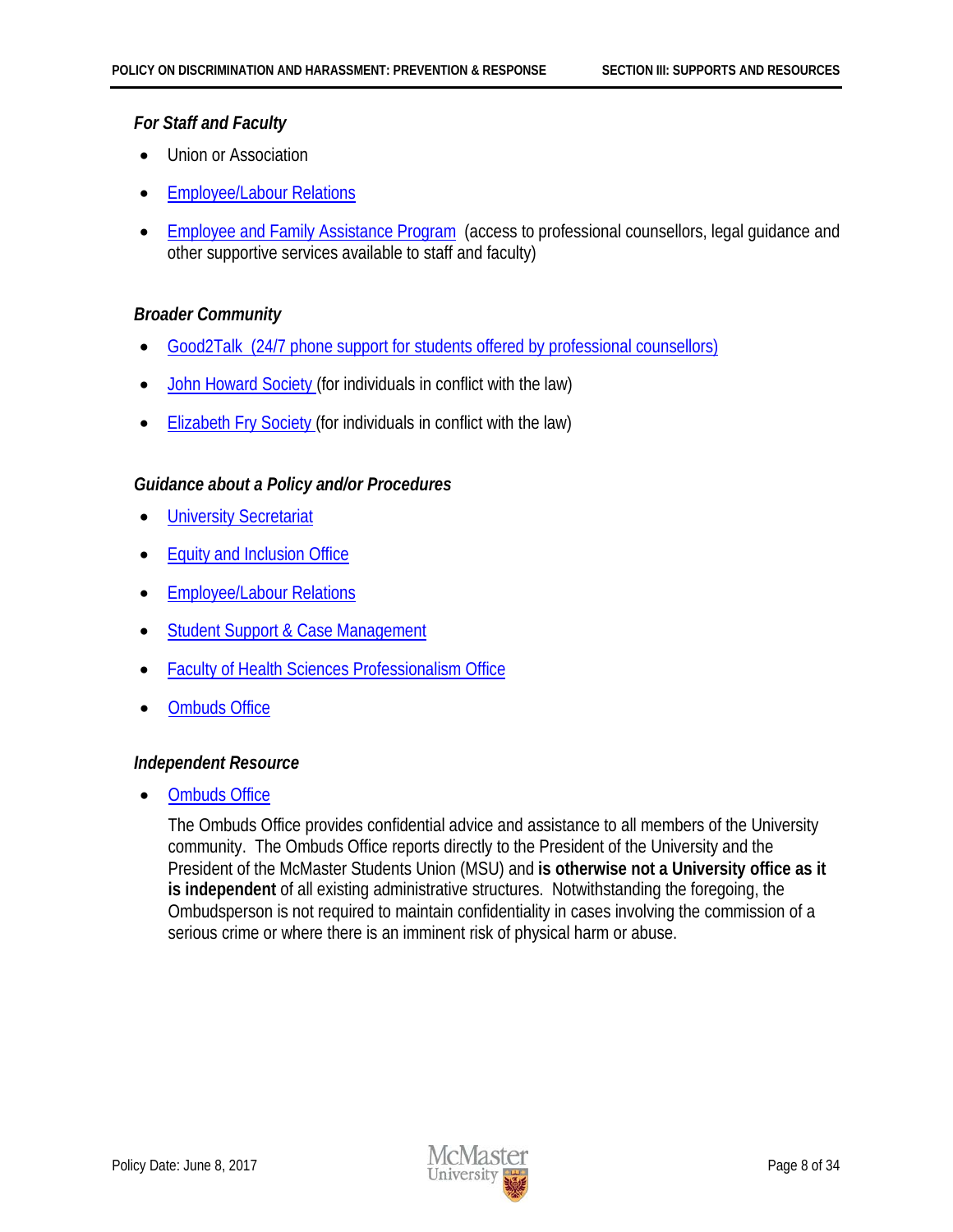# **SECTION IV: CONFIDENTIALITY AND PRIVACY**

- <span id="page-11-0"></span>35. The University recognizes the importance of confidentiality for anyone coming forward with an [issue,](#page-31-0) [incident](#page-30-4) or [Complaint](#page-29-2) of Discrimination and/or Harassment and for anyone named as an alleged Respondent, and will protect confidentiality to the extent permitted by its legal obligations.
- 36. The University and its employees and agents will protect personal information and handle records in accordance with the *[Freedom of Information and Protection of Privacy Act](http://www.e-laws.gov.on.ca/html/statutes/english/elaws_statutes_90f31_e.htm)* and the *[Personal Health](http://www.e-laws.gov.on.ca/html/statutes/english/elaws_statutes_04p03_e.htm)  [Information Protection Act](http://www.e-laws.gov.on.ca/html/statutes/english/elaws_statutes_04p03_e.htm)*, with the provisions of applicable collective agreements and, in the case of health care providers, in keeping with any professional obligations.
- 37. When discussing issues, incidents or reporting a Complaint to any University office, individuals should receive an explanation of, and are advised to clarify, the level of confidentiality that applies to the office/individual.
- 38. Individuals may speak in confidence to an Intake Coordinator or any University office, subject to the provisions of this section and the limitations below. In such cases, only the minimum amount of information needed to address the matter and/or meet requirements will be disclosed. Limitations to confidentiality exist when:
	- a) an individual is at risk of harm to self;
	- b) an individual is at risk of harming others;
	- c) there are reasonable grounds to be concerned with risk of future violence or the safety of the University and/or broader community;
	- d) disclosure is required by law or to comply with the *Occupational Health and Safety Act* or with human rights legislation;
	- e) evidence of the disclosed incident of Discrimination or Harassment is available in the public realm (e.g. video shared publicly on social media); and/or
	- f) where there is a need for notification in order to comply with the reporting requirements of regulatory bodies.
- 39. Individuals may also choose to speak with the [Ombuds,](http://www.mcmaster.ca/ombuds/) an office that provides an independent, impartial, and confidential process through which members of the University community may pursue a resolution.
- 40. Some offices and Community Members have additional limitations to confidentiality because of their particular reporting requirements or professional obligations. For example:
	- a) those faculty and staff etc. who are regulated health care providers (such as those in Student Wellness Centre) are required to maintain the confidentiality of patient information disclosed during a medical interaction. These health care providers are not permitted to share information except in very limited circumstances, such as with the express permission of the patient, or if the health care provider believes that disclosure is necessary to eliminate or reduce a significant risk of serious harm to a person or group of persons, in accordance with their professional obligations; and

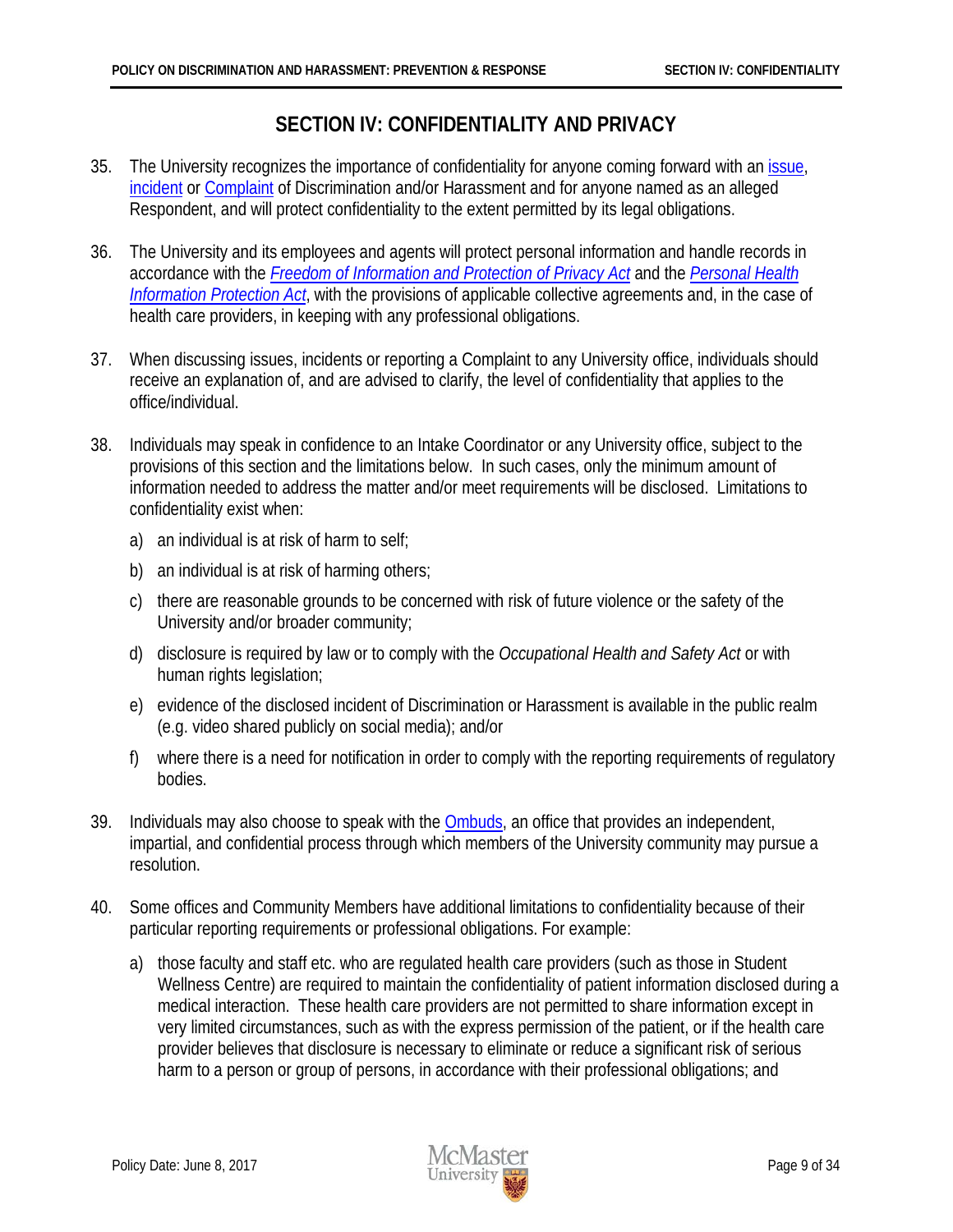- b) those staff who are Special Constables in Security Services are required to investigate reports of domestic violence and to lay charges in all cases when there are reasonable grounds to believe such an offence has been committed, regardless of whether the individual wishes to have further involvement with the legal process.
- 41. Procedural limits to confidentiality may also occur if the University is subject to legal proceedings that, in the opinion of the Provost and Vice-President (Academic) or the Vice-President (Administration), (in consultation with the President), require the disclosure of information.
- 42. As part of the University's internal responsibility to maintain an environment free from Discrimination and Harassment, information shall be shared on [a need-to-know](#page-31-1) basis.
- 43. The Complainant will receive information about any sanctions/remedies taken by the University, within the constraints of relevant legislation. In all cases, information about any sanctions/remedies that have a direct impact on the Complainant will be provided to them.
- 44. Where required by a professional licensing body, the results of the Investigation may also be communicated to that professional licensing body.
- 45. The University's responsibility to address issues, incidents, and Complaints of Discrimination and/or Harassment extends to University-related activities such as the off campus experiential learning and working environment (including, but not limited to, off-campus coursework such as fieldwork, placement, clinical placement, internship and out-of-the classroom learning experiences). However, this responsibility exists independently from the off-site/placement or third party entity. In order to address such issues, incidents, and Complaints, the University may need to disclose information to the off-site entity on a need-to-know basis. This could include notifying the off-site entity of the outcome of the Investigation or coordinating a joint Investigation. See [Appendix B: Jurisdiction.](#page-27-0)

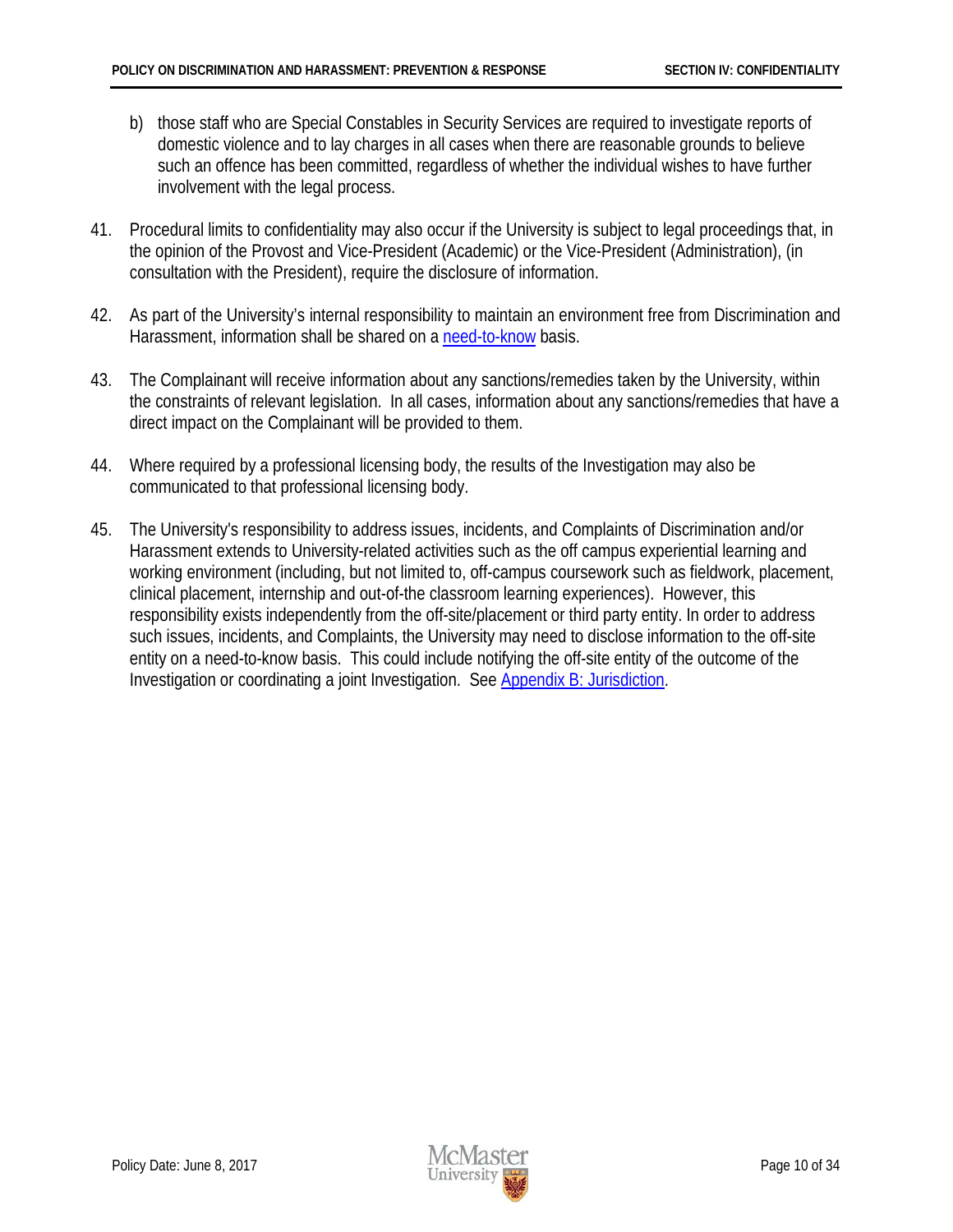# **SECTION V: PROCEDURAL GUIDELINES**

## <span id="page-13-1"></span><span id="page-13-0"></span>**ACCOMPANIMENT**

46. Individuals coming forward with a Complaint (Complainants), individuals about whom allegations are made (Respondents), and witnesses may at any stage of any of the procedures outlined in this Policy be accompanied by an [Advisor.](#page-29-3) The Advisor may be present during Investigation interviews but may not participate as a representative. The costs of any accompaniment are to be borne by the party.

## <span id="page-13-2"></span>**TIME LIMITATIONS FOR BRINGING FORWARD A COMPLAINT**

47. Individuals are encouraged to report a Complaint at the earliest opportunity, but *must do so within one year* of the date on which the incident of Discrimination and/or Harassment is alleged to have occurred. If there was a series of incidents it *must* be reported within one year of the date of the last event. However, if the Assessment Team is satisfied there are compelling reasons and/or extenuating circumstances, or where a Complainant engages this Policy and the *Sexual Violence Policy* and the allegations cannot be separated from one another, Complaints may be pursued outside of this timeframe. When the Complainant is no longer a [Community Member,](#page-4-3) the Assessment Team will review the Complaint and determine whether it is within the scope of the Policy and may decide to initiate a University Investigation.

## <span id="page-13-3"></span>**PROTECTION FROM REPRISAL**

48. The University specifically prohibits [reprisal](#page-31-2) or threats of reprisal against any Community Member who, sincerely and in good faith, makes use of this Policy or participates in any process held under its jurisdiction. An individual who believes they are the subject of a reprisal or threat of reprisal shall report this to an Intake Office. Any individual or body found to be making such reprisals or threats will be subject to sanctions under the appropriate policy (including this Policy, the *Sexual Violence Policy*, and the *Code of Student Rights and Responsibilities*) as circumstances dictate.

## <span id="page-13-4"></span>**COOPERATION AND SELF-INCRIMINATION**

49. It is possible that individuals questioned as witnesses, informants or bystanders about an alleged violation of the Policy may, by cooperating responsibly with the University's processes, reveal their own infraction of a University regulation or code (e.g. alcohol use, unsanctioned use of University facilities). In such instances, and given the University's commitment to addressing Discrimination and Harassment, every effort will be made to support individuals coming forward and, if appropriate and possible, take their cooperation into account if any sanction applies to their conduct.

## <span id="page-13-5"></span>**INTERIM MEASURES AND ONGOING SUPPORT OF ALL PARTIES**

- 50. At any stage in the proceedings under this Policy it may be necessary to take Interim Measures in order to safeguard the environment of Complainants, and/or Respondents.
- 51. Interim Measures may include, but are not limited to, the rearrangement of academic/employment responsibilities or oversight, the rearrangement of residence location (where possible), adjustments in

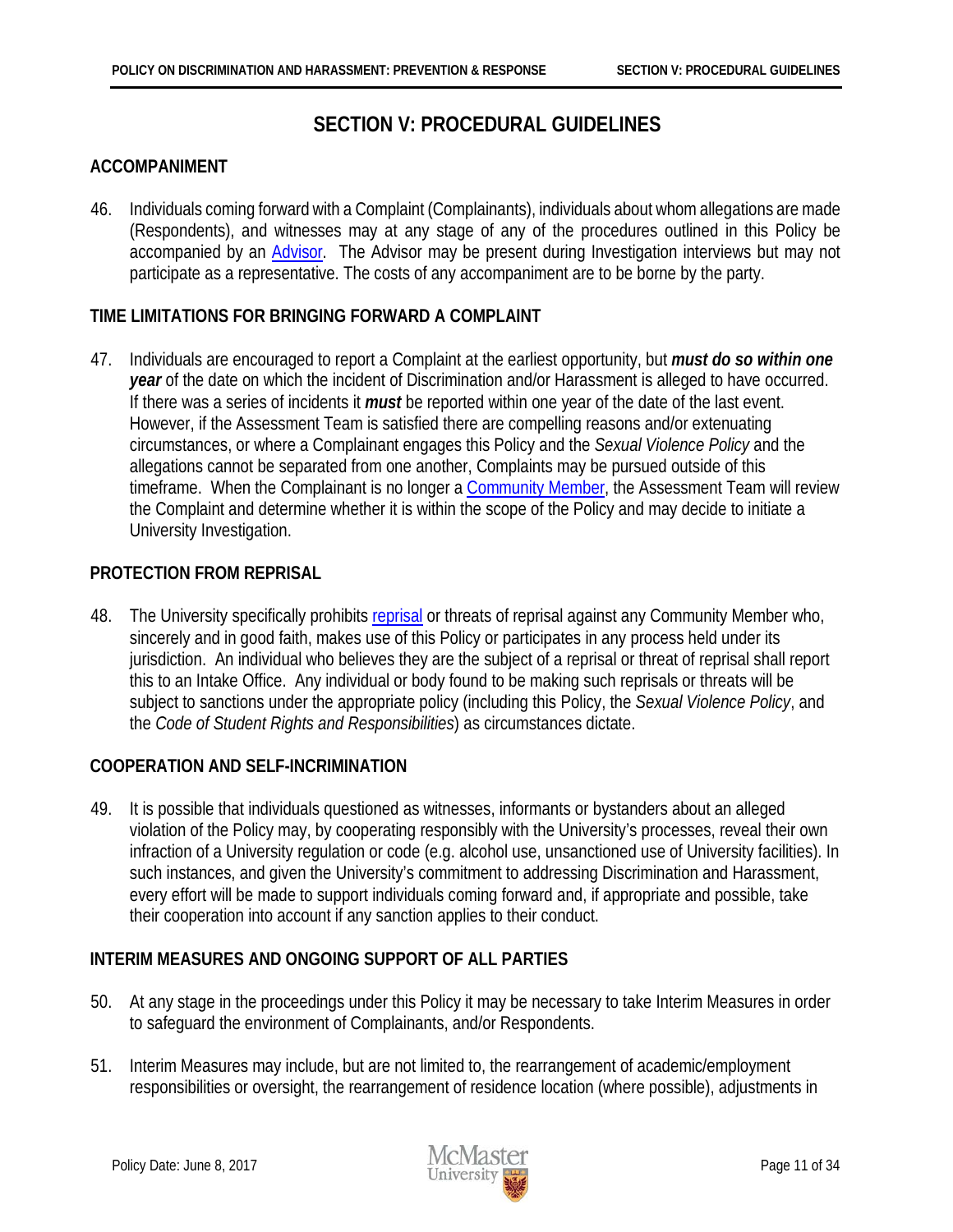University activities (e.g. attendance at guest lectures, social events), implementation of a No Contact [Order](#page-31-3)*,* or implementation of a [Persona Non Grata](#page-31-4) designation.

- 52. Interim Measures imposed on any party shall not be construed as evidence of either guilt or a finding of violation of this Policy, or as an affirmation of innocence/finding of non-violation of this Policy.
- 53. The Assessment Team considers, recommends, and/or coordinates, and reviews Interim Measures as they relate to the parties involved in the matter; facilitates any planning; and considers other University responses that may be necessary. The Assessment Team shall give due consideration to the effect that the filing of a Complaint may have on both parties in the case of any kind of supervisory relationship, as well as the need to preserve future working relationships, career progress/prospects, and/or academic program/studies.
- 54. The authority to approve Interim Measures will rest with the relevant [Decision-Maker](#page-17-2) in line with the reporting structure of the Complainant and/or the Respondent, as outlined in [\(clause 72-75\)](#page-17-2).
- 55. In the event an [Employee](#page-30-5) is directed to take an administrative leave as an Interim Measure, the conditions of the administrative leave shall accord with the terms of any applicable collective agreement. In the absence of an applicable collective agreement, (e.g. where the employee is faculty or The Management Group (TMG)) the leave shall be without loss of pay or benefits. It is understood that an administrative leave as an Interim measure is non-disciplinary and is designed to separate a person from a situation or another person until the matter has been resolved. During such period, the person can continue to access relevant University [support services.](#page-9-1)
- <span id="page-14-1"></span>56. Interim Measures will be reviewed by the Assessment Team monthly throughout the process to ensure they remain necessary and appropriate in the circumstances. Interim Measures do not extend beyond the final resolution of a Complaint.
- 57. Should an Investigation extend beyond six months, there will be a full review by the Assessment Team in consultation with the Decision-Maker to assess progress, considering fairness to all parties, thoroughness, timeliness, and confidentiality, and to consider any necessary next steps.

# <span id="page-14-0"></span>**DATA GATHERING & RECORD KEEPING**

- 58. The [Equity and Inclusion Office](http://hres.mcmaster.ca/) is responsible for providing a written, anonymized, annual statistical report to the Senate and the Board of Governors in order to ensure the identification of areas or issues of repeated concern. The report shall include statistical data on Complaints, resolution/mediation, Investigations, outcomes, sanctions, and Complaints dropped or withdrawn, as well as data on consultations.
- 59. All notes, materials, Investigation reports, and decisions, pertaining to Complaints will be kept by the relevant Intake Office for seven years. These records may be retained longer, subject to the discretion of the appropriate Director or Decision-Maker.

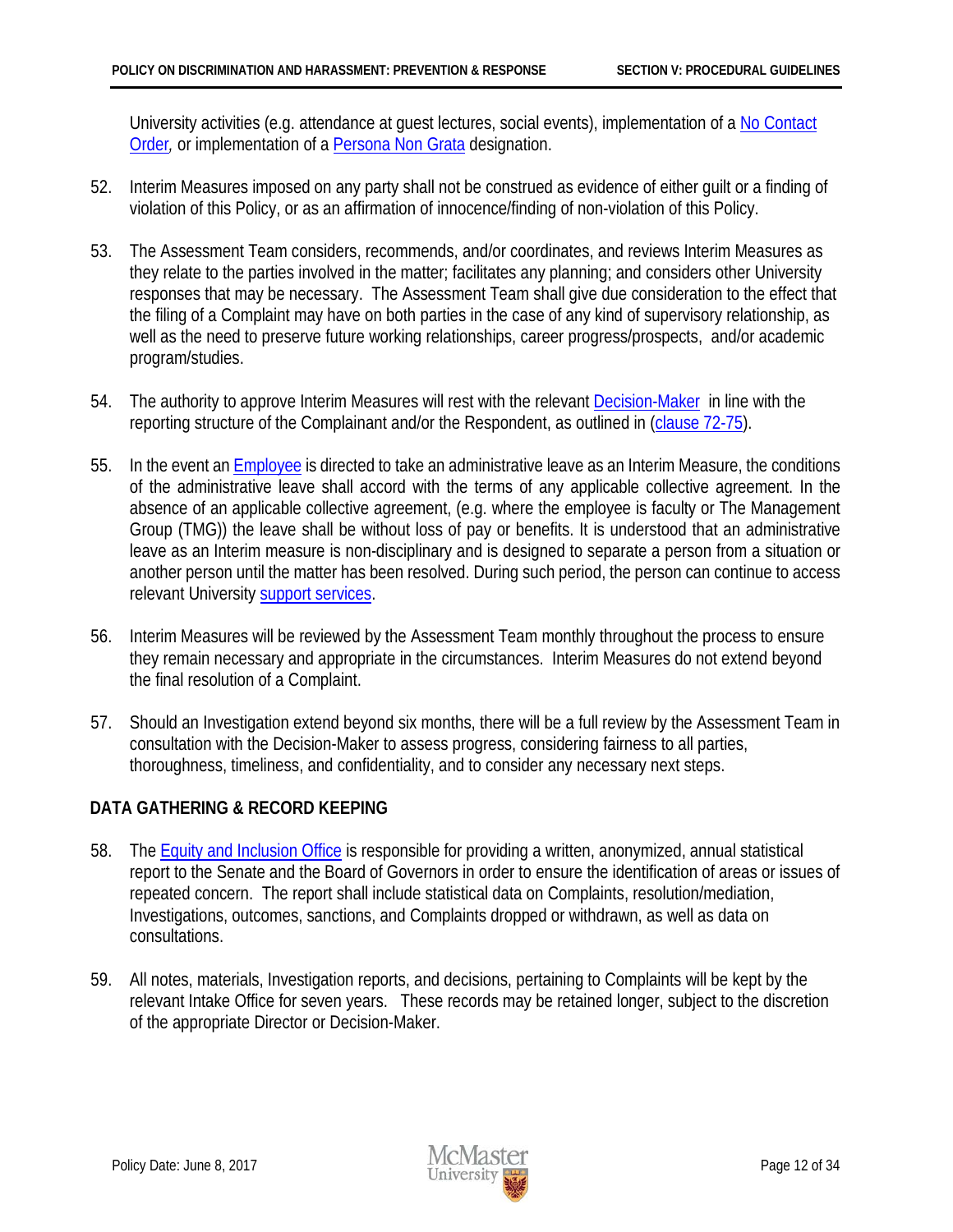# **SECTION VI: ROLES AND RESPONSIBILITIES**

## <span id="page-15-1"></span><span id="page-15-0"></span>**INTAKE OFFICES**

- 60. The Intake Offices share responsibility for addressing issues, incidents, and Complaints relating to Discrimination and Harassment. There are four Intake Offices:
	- a) [Equity and Inclusion Office](http://hres.mcmaster.ca/) (available to all Community Members)
	- b) [Student Support & Case Management](http://studentconduct.mcmaster.ca/) (available to all Community Members, where the Respondent is a student)
	- c) [Employee/Labour Relations](http://www.workingatmcmaster.ca/elr/index.php) (available to staff and faculty)
	- d) [Faculty of Health Sciences Professionalism Office](https://fhs.mcmaster.ca/pcbe/) (available to all Community Members in the Faculty of Health Sciences).

## <span id="page-15-2"></span>**INTAKE COORDINATORS**

61. Intake Coordinators are available in each of the four Intake Offices listed above, and will assist in exploring and facilitating resolution processes, as appropriate. The Intake Coordinators are also responsible for assessing [issues](#page-31-0) and [incidents](#page-30-4) in consultation with their Director, as well as the initial intake of [Complaints.](#page-29-2) An Intake Coordinator's referral activates the Assessment Team.

## <span id="page-15-3"></span>**ALL COMMUNITY MEMBERS**

- 62. All [Community Members](#page-4-3) are responsible for:
	- a) contributing to and maintaining an environment that is free of Discrimination and Harassment;
	- b) participating in education and training programs when appropriate;
	- c) handling issues and incidents through the [Options for Resolution](#page-7-0) listed in Section II; and
	- d) participating in Investigations under this Policy, if requested to do so.

## <span id="page-15-4"></span>**FACULTY AND STAFF IN SUPERVISORY ROLES**

- 63. Within the University Community it is recognized that there are various types of supervisors: [Academic Supervisors,](#page-32-1) [Academic Administrators,](#page-32-2) and [Workplace Supervisors.](#page-32-3) All such supervisors are responsible for:
	- a) modeling acceptable standards of behavior;
	- b) supporting any employee or student who, in good faith, reports a potential violation of the Policy and protecting them from reprisal;
	- c) cooperating with Intake Offices during Investigations, and in the implementation of Interim Measures, and/or Sanctions;
	- d) completing all required training and ensuring that the people they are supervising are trained appropriately on the Policy and *[RMM 300 Health and Safety Training Program;](http://www.workingatmcmaster.ca/med/document/RMM-300-Health-and-Safety-Training-Program-1-36.pdf)* and

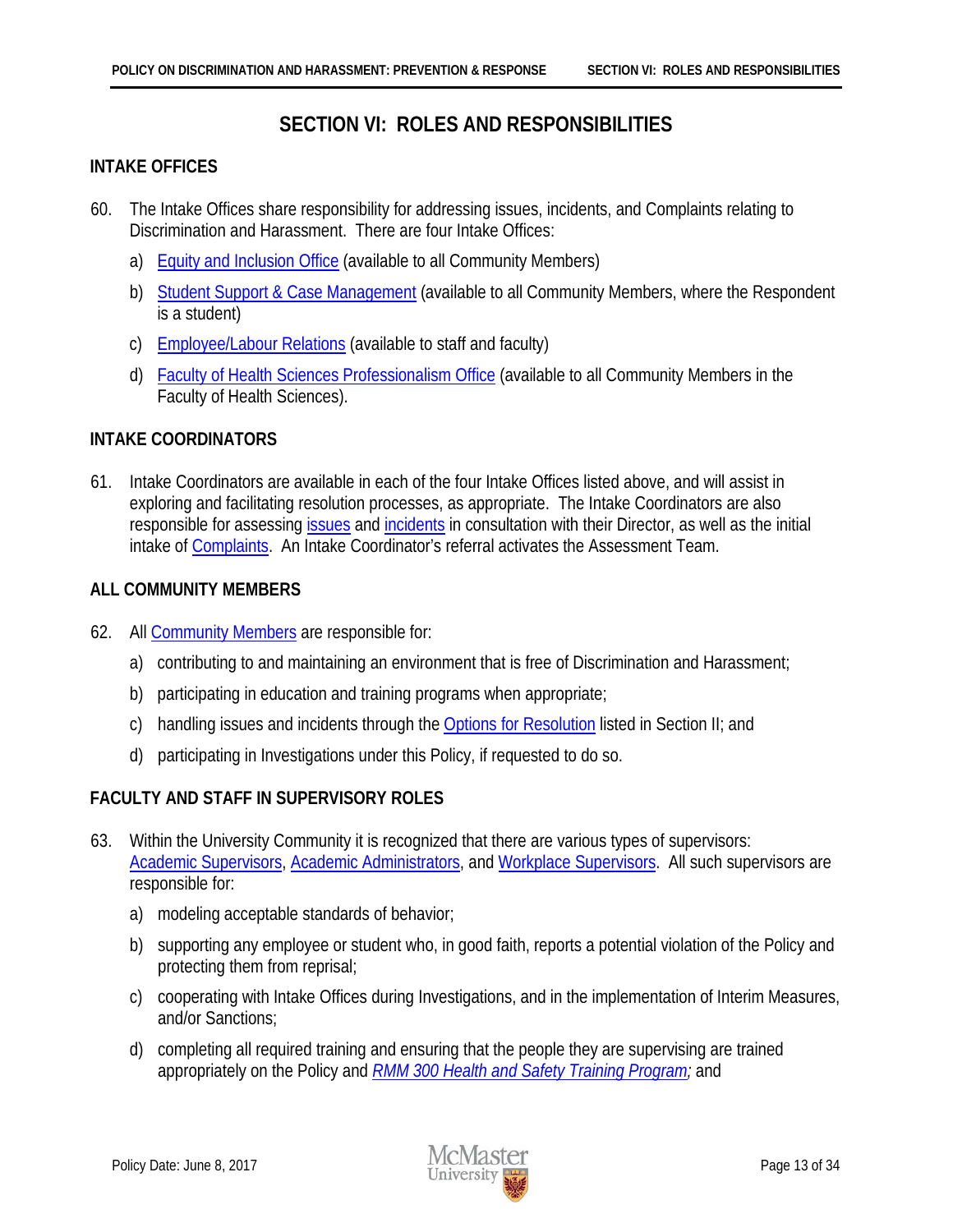- e) being aware of their roles and responsibilities as set out in the *Occupational Health and Safety Act* with respect to workplace violence and workplace Harassment.
- 64. Faculty members and staff who become aware of an issue, incident, or Complaint of a potential violation of the Policy **must**:
	- a) contact one of the Intake Offices for guidance and advice to address the matter as appropriate in the circumstances. In many cases matters may be adequately addressed through the fact-finding necessary to effect an informal resolution;
	- b) inform individuals coming forward of the reporting requirements and limits to confidentiality that apply to them; and
	- c) advise the individual of the Policy, the supports available and provide the option of referring them to an Intake Office.

# <span id="page-16-0"></span>**STUDENT LEADERS**

- 65. Students in designated positions of responsibility and/or leadership (Student Leaders) are responsible for modeling acceptable standards of behavior.
- 66. Student Leaders who become aware of an issue, incident, or Complaint of a potential violation of the Policy **must**:
	- a) inform individuals coming forward of the reporting requirements and limits to confidentiality that apply to them;
	- b) refer them to the faculty or staff person who has formal oversight of the designated area, and/or the appropriate Intake Office; and
	- c) inform the person with formal oversight of the potential violation.

# <span id="page-16-1"></span>**ASSESSMENT TEAM**

- 67. The Assessment Team is responsible for assessing every Complaint of a potential violation of the Policy referred to them by an Intake Coordinator, and for reviewing issues and incidents of which they become aware.
- 68. The Assessment Team will include the [Director, Human Rights & Dispute Resolution,](http://equity.mcmaster.ca/contact-us) and as necessary in the circumstances:
	- a) the Director, [Employee/Labour Relations;](http://www.workingatmcmaster.ca/elr/index.php)
	- b) the Director, [Student Support & Case Management;](http://studentconduct.mcmaster.ca/)
	- c) the Advisor, [Faculty of Health Sciences Professionalism Office;](https://fhs.mcmaster.ca/pcbe/) and/or
	- d) the Intake Coordinator.
- 69. As necessary, and disclosing identities only on a [need-to-know](#page-31-1) basis in order to appropriately respond to the matter, the Assessment Team may draw upon representatives of key services and/or departments (e.g. a Co-Chair of the [Violence Risk Assessment Team,](#page-33-1) Director of Housing and Conference Services, Director of the Student Wellness Centre, Director of Security Services).

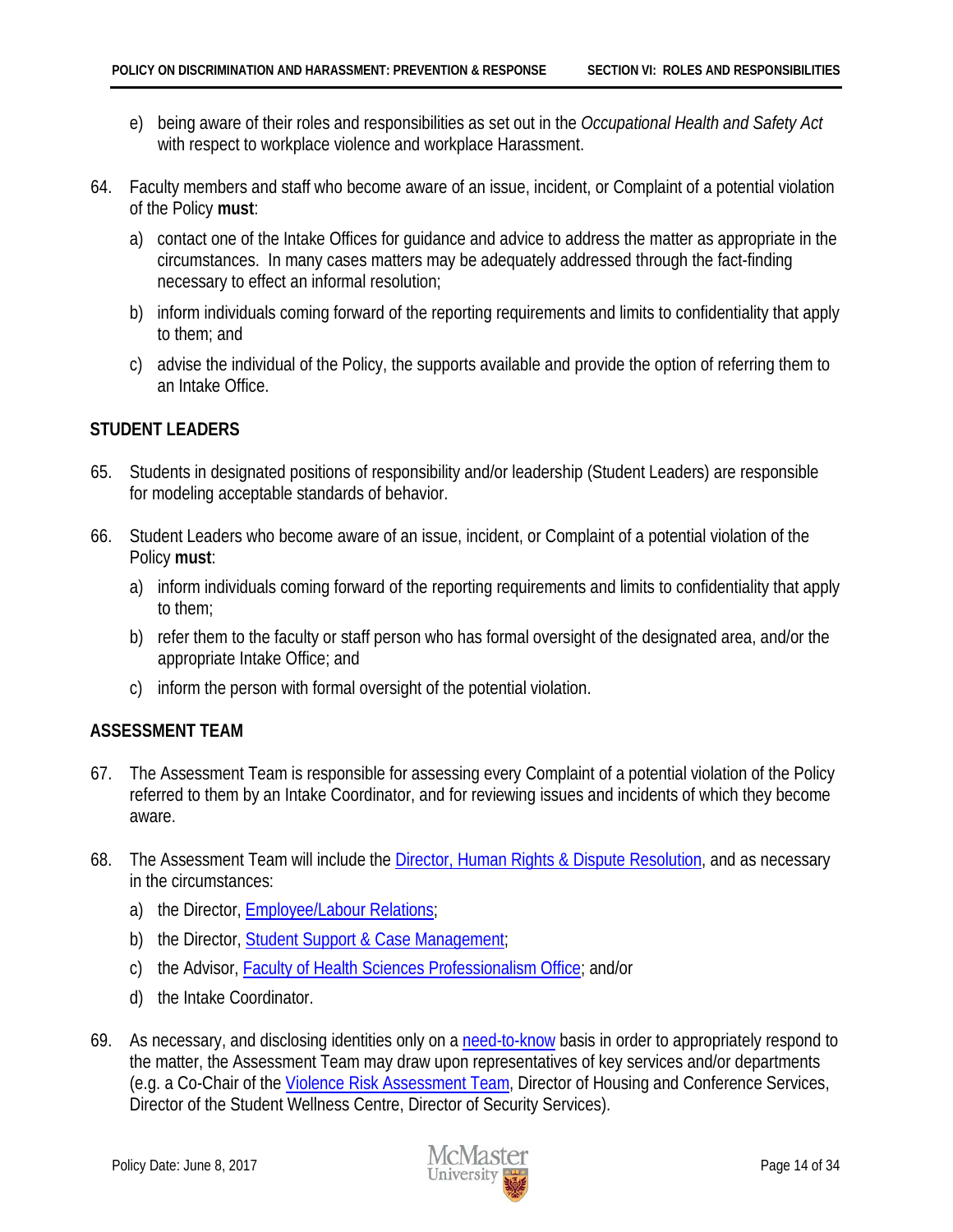## <span id="page-17-0"></span>**DIRECTOR, HUMAN RIGHTS & DISPUTE RESOLUTION**

- 70. The Director, Human Rights and Dispute Resolution is responsible for working in close partnership with individuals and offices involved in implementing this Policy, including but not limited to: the Assessment Team, Investigators, Associate Vice-Presidents, Assistant Vice-Presidents, Senior Administration, and the University Secretariat.
- 71. The Director, Human Rights and Dispute Resolution is responsible for the analysis of data gathered by the Equity and Inclusion Office or provided to that office by Human Resources Services, Faculty of Health Sciences Professionalism Office, and Student Support & Case Management.

# <span id="page-17-1"></span>**INVESTIGATORS**

72. All Investigators appointed under this Policy, whether internal or external to the University, will have training and expertise in the area of Discrimination and Harassment, and a trauma-informed, antioppressive approach to Investigation processes.

# <span id="page-17-2"></span>**DECISION-MAKERS FOR INTAKE AND INVESTIGATIONS**

- 73. The Decision-Makers under the intake and Investigations procedures include, as applicable, the: Assistant Vice President and Chief Human Resources Officer; Associate Vice-President (Students and Learning) & Dean of Students; and Provost and Vice-President (Academic) (or in the case of the Faculty of Health Sciences, an appropriate delegate).
- 74. Depending upon the constituency of the Respondent, Decision-Makers may be responsible for reviewing and responding to Investigation reports (see **Section VIII: Adjudication and Decisions**).
- 75. When the line of authority is unclear, the Provost and Vice-President (Academic) or the Vice-President (Administration), as appropriate, will determine the appropriate individual in the line of authority.
- 76. Should there be a conflict of interest with a Decision-Maker, the appropriate Vice-President shall assume the responsibilities of the Decision-Maker under this Policy. Similarly, if that Vice-President is in a conflict then another Vice-President or the President shall act.

## <span id="page-17-3"></span>**SENIOR ADMINISTRATION**

- 77. The Senior Administration [the President, Provost and Vice-President (Academic), Vice-President (Administration)] has overarching responsibility for maintaining an environment free from Discrimination and Harassment, for providing the resources required to support such an environment, and for ensuring the timely development and review of relevant policies through Senate and Board of Governors procedures.
- 78. In addition, the Senior Administration is responsible for promoting awareness of what constitutes an environment free from Harassment and Discrimination, and providing resources so that members of the University are able to function with the highest standards of integrity, accountability, and responsibility. The Equity and Inclusion Office, with the support of the Senior Administration, will carry out programs that may include disseminating information about the expectations for a University environment free from Discrimination and Harassment, and providing education to all members of the University community.

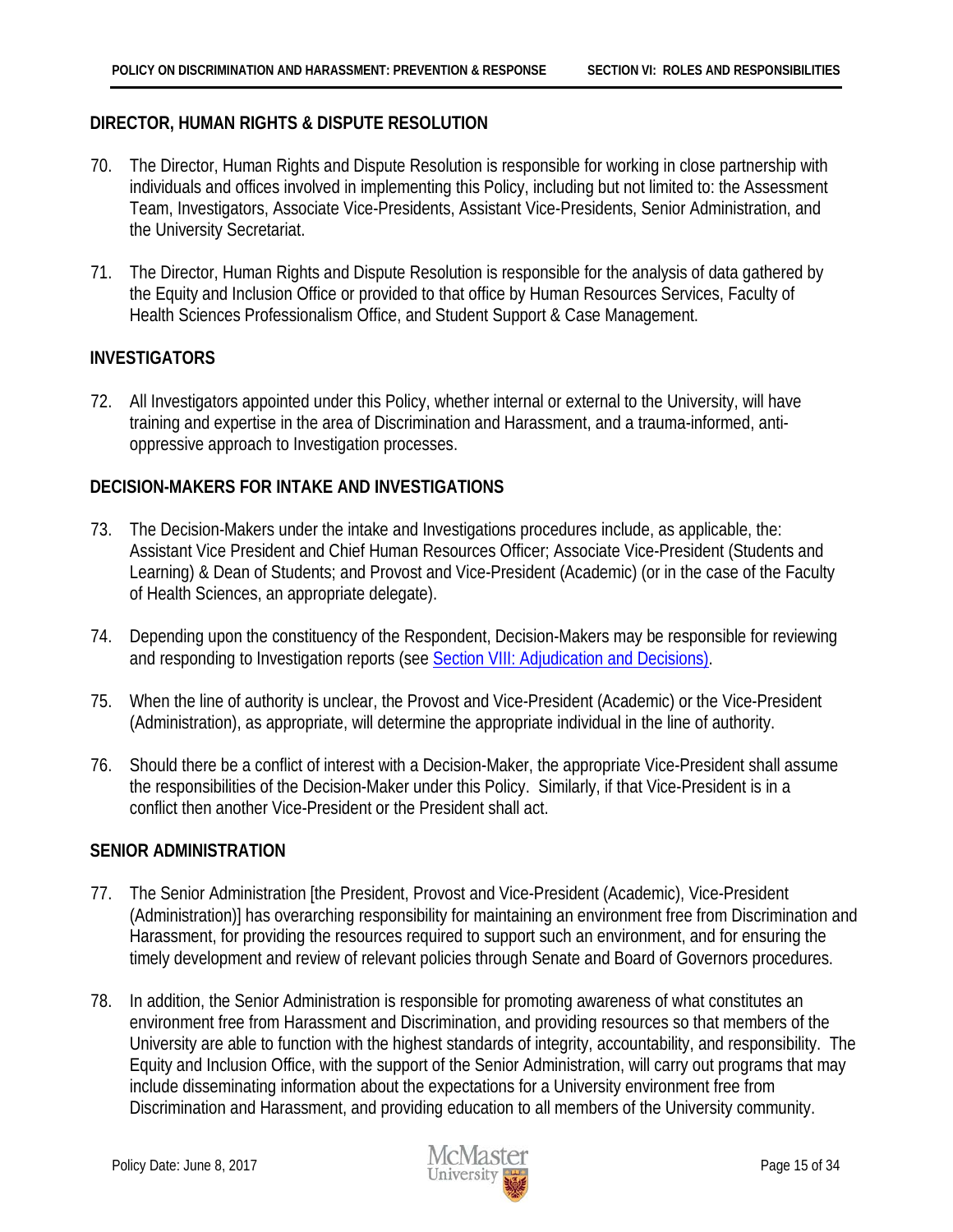# **SECTION VII: INVESTIGATIONS**

# <span id="page-18-1"></span><span id="page-18-0"></span>**INTAKE OF COMPLAINTS**

- 79. If an individual wishes to file a [Complaint](#page-29-2) of Discrimination and/or Harassment for the University to address, they must contact an **Intake Coordinator** in one of the Intake Offices listed below:
	- a) [Equity and Inclusion Office](http://hres.mcmaster.ca/) (available to all Community Members)
	- b) [Student Support & Case Management](http://studentconduct.mcmaster.ca/) (available to all Community Members, where the Respondent is a student)
	- c) [Employee/Labour Relations](http://www.workingatmcmaster.ca/elr/index.php) (available to staff and faculty)
	- d) [Faculty of Health Sciences Professionalism Office](https://fhs.mcmaster.ca/pcbe/) (available to all Community Members in the Faculty of Health Sciences).
- 80. The **Intake Coordinator** is responsible for:
	- a) continuing to explore and facilitate resolution processes, as appropriate;
	- b) ensuring [Complainants](#page-29-4) are aware of the additional options that may be available to them in seeking a response to the allegation(s) of Discrimination and/or Harassment, which include:
		- filing a grievance through their collective agreement;
		- filing an application with the Human Rights Tribunal of Ontario; or
		- other processes which, if appropriate and acceptable to the Complainant, may be recommended to address issues/incidents expeditiously without proceeding with a Complaint if what is described by the Complainant is not obvious Harassment or Discrimination as defined by this Policy;
	- c) explaining this Policy and the sequential steps for processing a Complaint;
	- d) assisting the Complainant, when necessary, with completing a **Complaint Intake Form**, which includes a description of the allegation: what happened; who was involved; when it happened; where it happened; who (if anyone) saw or heard it happen, or saw or heard something of relevance prior to or after the alleged incident(s) of Discrimination and/or Harassment;
	- e) assessing issues and incidents in consultation with their Director and, where appropriate, referring such matters to the Assessment Team; and
	- f) referring Complaints to the Assessment Team.

# <span id="page-18-2"></span>**ASSESSMENT TEAM**

- 81. Members of the Assessment Team will assess issues and incidents referred to them by an Intake Coordinator to determine whether any further is action is required.
- 82. Members of the Assessment Team will assess Complaints on a priority basis. Identities of the Complainant and/or Respondent will only be shared with the relevant Assessment Team members on a need-to-know basis. During this assessment, the Assessment Team may determine it is necessary to disclose identities on a need-to know basis in order to administer the Policy.

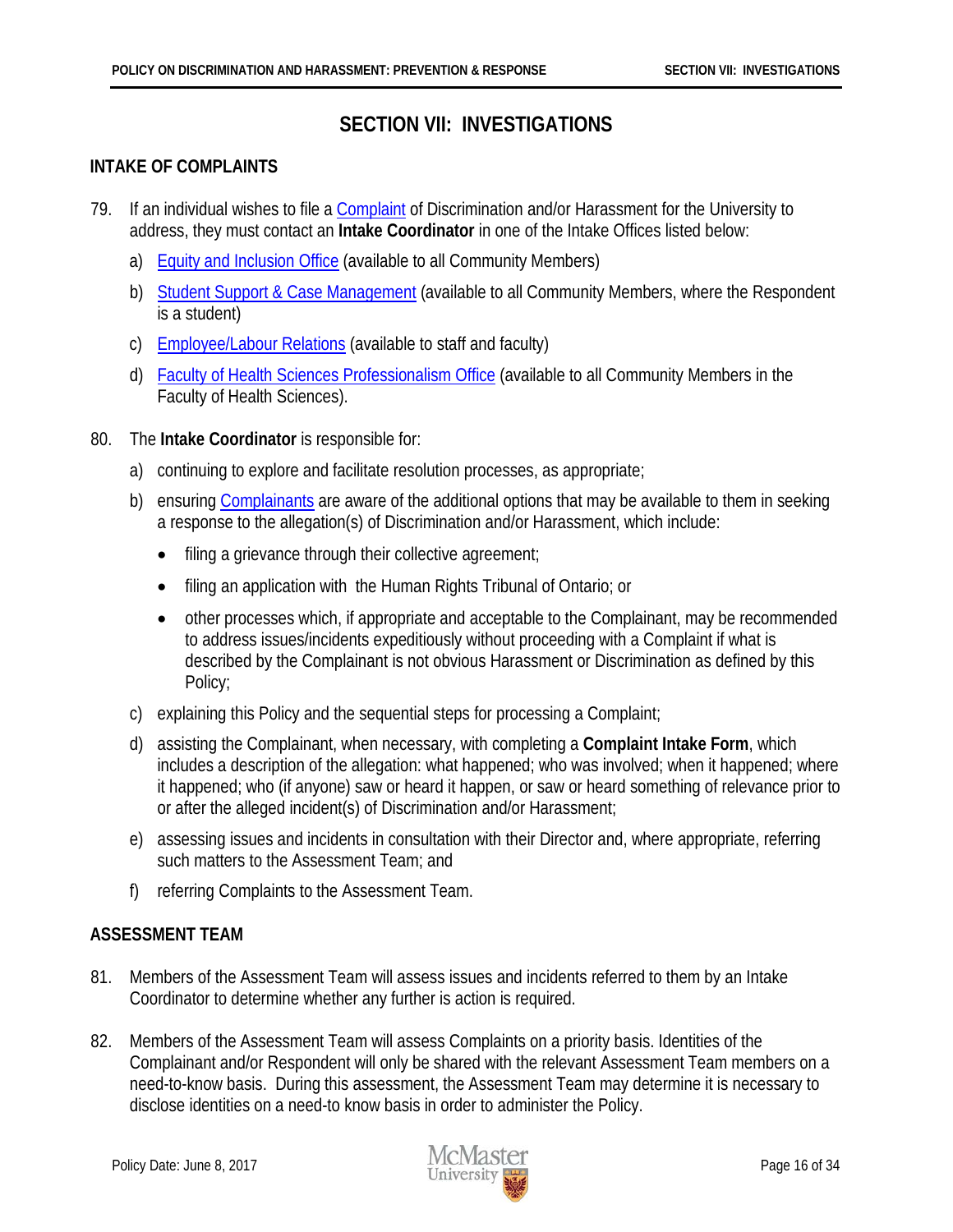- 83. The Assessment Team reviews the Complaint in order to:
	- a) confirm that it fits within the scope of the Policy;
	- b) determine, where necessary, if a Complaint should be investigated under the Sexual Violence Policy;
	- c) consider requirements pursuant to the *Occupational Health and Safety Act*;
	- d) in consultation with the appropriate Decision-Maker, determine if an Investigation is required and set parameters accordingly, including:
		- (i) which University office to mobilize;
		- (ii) scope and mandate for the Investigation;
		- (iii) whether to engage an internal or external investigator;
		- (iv) expected timelines for the Investigation;
		- (v) an appropriate and respectful way to inform the Respondent about the Complaint, and ensure that written details of the Complaint are provided; and
		- (vi) communicate to the parties the expected timelines for the Investigation;
	- e) consider and coordinate appropriate Accommodations and/or Interim Measures as they relate to all parties involved in the matter; and
	- f) as necessary, draw upon representatives of relevant services or departments in order to appropriately respond to the matter.
- 84. Interim Measures will be reviewed by the Assessment Team in accordance with [clauses](#page-14-1) 55-56.

## <span id="page-19-0"></span>**Decision Not to Investigate**

85. In some circumstances a decision may be made not to investigate (e.g. a [frivolous, vexatious](#page-30-6) Complaint, or a failure to establish a *[Prima facie](#page-31-5)* case). The decision will be communicated in writing, with reasons, to the parties by the appropriate Decision-Maker. The Complainant will be informed of their right to make a written request for review of the decision to the appropriate Vice-President.

## <span id="page-19-1"></span>**UNIVERSITY INITIATED INVESTIGATION**

- 86. Through data gathering on issues, incidents, and Complaints, an Intake Office may become aware of situations where a University-initiated Investigation may be warranted, including, but not limited to circumstances where:
	- a) repeated allegations are made about the conduct of the same individual and/or specific environment;
	- b) none of those coming forward regarding an issue or incident have been willing to proceed with a Complaint;
	- c) allegations are made about the conduct of a Community Member by an individual who is not, or is no longer, a Community Member;

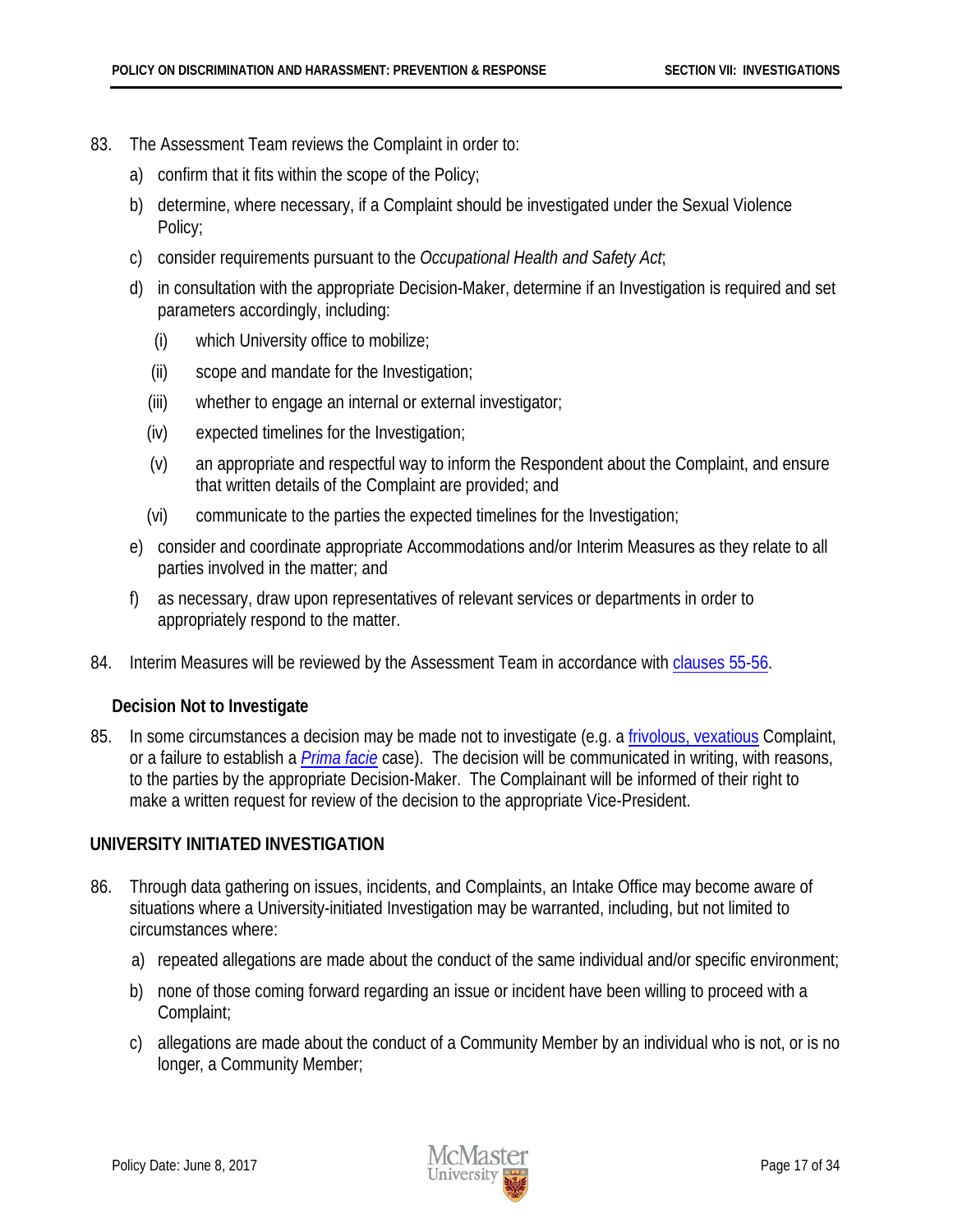- d) the power differential in the alleged incident suggests the potential for a pattern of repeated Discrimination and/or Harassment;
- e) the University has a duty to investigate pursuant to the *Occupational Health and Safety Act;*
- f) available information suggests there may be a poisoned environment or systemic discrimination; and/or;
- g) available information suggests there may be concerns about climate and/or conduct in an area of the University.
- 87. The Intake Office will refer the matter to th[e Assessment Team](#page-16-1) and the appropriate Decision-Maker to determine whether an Investigation is warranted.

# <span id="page-20-0"></span>**INVESTIGATION PROCEDURES**

- 88. Investigations conducted under this Policy will follow the principles of procedural fairness. Respondents have the right to know the case against them, and to produce evidence and witnesses to the Investigator in response to any allegations.
- 89. The Investigator will impartially collect evidence and interview available witnesses deemed relevant by the Investigator. In consultation with the Assessment Team, the Investigator may adjust the scope and the manner in which the Investigation will be conducted in compliance with this Policy, the principles of procedural fairness, and balancing the principles of fairness, thoroughness, timeliness, and confidentiality.
- 90. All Community Members are expected to meet with the Investigator if requested to do so and to participate in good faith.
- 91. Respondents are expected to participate in the Investigation. Lack of participation will not stop the matter from proceeding under the Policy.
- 92. Complainants, Respondents and witnesses have the option of being accompanied by an Advisor.
- 93. Except for sharing information with their Advisor, pursuing options external this Policy or as otherwise required by law, all those who meet with an Investigator (including the Advisor) are required to keep confidential the meeting and any information shared to ensure the integrity of the proceedings. Failure to do so could be considered a breach of [confidentiality/privacy,](#page-11-0) and may result in disciplinary action.
- 94. An individual who was not previously identified as a Respondent but who, during the course of an Investigation, is identified as a potential Respondent will be notified and given an opportunity to meet the Investigator and to respond to any allegations. These new allegations may invoke a new or separate Investigation, which may require the reactivation of the Assessment Team.
- 95. If during the course of the Investigation the Investigator believes the Complaint is frivolous (it does not have any serious purpose or value; is of little or no weight, worth, or importance), or is vexatious (instituted without sufficient grounds and only to cause annoyance) the Investigator shall refer the matter back to the Assessment Team to determine the next steps.

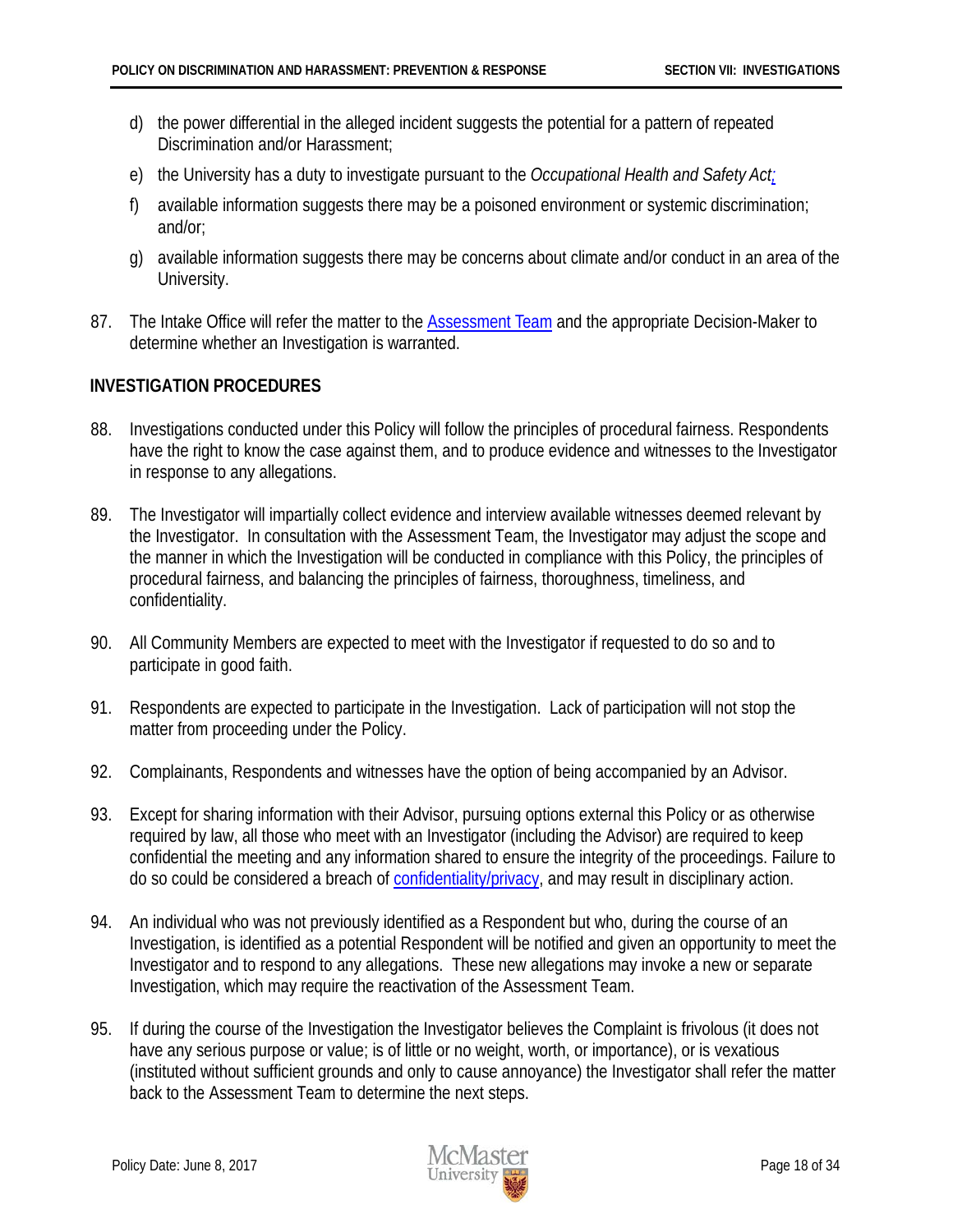# **SECTION VIII: ADJUDICATION AND DECISIONS**

<span id="page-21-0"></span>96. At the conclusion of an Investigation, the following procedures apply for adjudication and decisionmaking, dependent upon the constituency of the Respondent.

# <span id="page-21-1"></span>**STUDENT RESPONDENT ADJUDICATION**

- 97. The adjudication will be processed in accordance with the procedures in the *[Code of Student Rights and](http://www.mcmaster.ca/policy/Students-AcademicStudies/Code_of_Student_Rights_and_Responsibilities.pdf)  [Responsibilities](http://www.mcmaster.ca/policy/Students-AcademicStudies/Code_of_Student_Rights_and_Responsibilities.pdf)* (the "Code"). If it is determined, on a balance of probabilities, that a violation of the Policy has occurred, remedies and/or sanctions will apply in accordance with the Code.
- 98. In matters where the sanctions do not include suspension, expulsion, or involuntary withdrawal, the Respondent may appeal the decision and/or the sanction(s) to the Associate Vice-President (Students and Learning) & Dean of Students.
- 99. In matters where the sanctions include a suspension, expulsion, or involuntary withdrawal, the Respondent may appeal the decision made by the Associate Vice-President (Students and Learning) & Dean of Students, as per the *[Hearing Procedures for the Board-Senate](http://www.mcmaster.ca/policy/General/HR/Hearing_Procedures_DHSV.pdf) Hearing Panel for Discrimination, [Harassment, and Sexual Violence](http://www.mcmaster.ca/policy/General/HR/Hearing_Procedures_DHSV.pdf)*.

# <span id="page-21-2"></span>**FACULTY RESPONDENT ADJUDICATION**

- 100. The Investigation report will be reviewed by the **Provost and Vice-President (Academic)** (or delegate) to determine, on a balance of probabilities, if a violation of the Policy has occurred. If it is so determined, the Provost will make recommendations regarding sanctions and/or remedies, and initiate a disciplinary process.
- 101. If the Respondent accepts the sanction(s) and/or remedies recommended by the Provost, the recommendations will be implemented and the matter will be closed.
- 102. If the Respondent does not accept the recommendations, **or** the Provost believes that suspension from the University for a period of time is the appropriate sanction, the matter will be **referred to a hearing** before a Tribunal under the *[Hearing Procedures for the Board-Senate Hearing Panel for Discrimination,](http://www.mcmaster.ca/policy/General/HR/Hearing_Procedures_DHSV.pdf)  [Harassment, and Sexual Violence](http://www.mcmaster.ca/policy/General/HR/Hearing_Procedures_DHSV.pdf)*.
- 103. At the hearing the Provost has the burden of proof to present evidence, and on a balance of probabilities, to satisfy the Tribunal that a violation of the Policy has occurred.
- 104. If it is determined by the Provost that Removal Proceedings should be initiated, the matter will be referred directly to the Procedures for Removal under the *[Tenure and Promotion Policy](http://www.mcmaster.ca/policy/faculty/Appointments/Tenure_and_Promotion_January%202012.pdf)*.

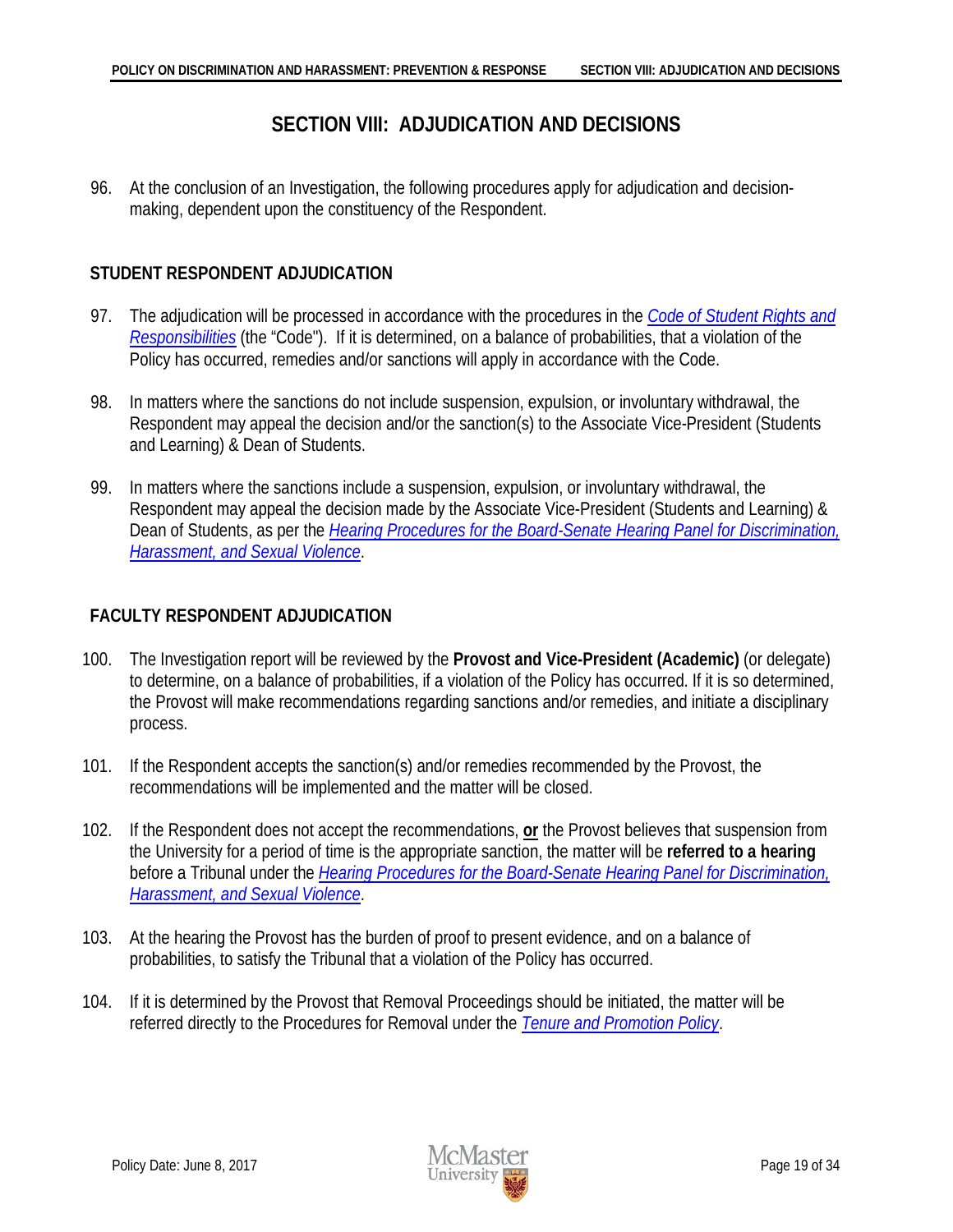# <span id="page-22-0"></span>**STAFF RESPONDENT ADJUDICATION**

- 105. The Investigation report will be reviewed by the Assistant Vice-President and Chief Human Resources Officer to determine, on a balance of probabilities, if Discrimination and/or Harassment has occurred. If it is so determined, the matter will be referred to the **Director, Employee/Labour Relations** to initiate corrective action which may include a disciplinary process to determine remedies and/or sanctions (in consultation with the appropriate supervisor in line with the Respondent's reporting structure).
- 106. The corrective action, remedies and/or sanctions will be approved by the appropriate Vice-President (in line with the Respondent's reporting structure) before being imposed.
- 107. In the case of a staff member who is a member of a union, the right to appeal the disciplinary decision is within the grievance and arbitration processes of the collective agreement.
- 108. In the case of a staff member who is not a member of a union (e.g., members of The Management Group, interim employees), and except in the case of termination, the staff member may submit a written appeal of the disciplinary decision to the Vice-President (Administration). In the case where the Respondent's reporting line is through to the Vice-President (Administration), the appeal will be made to another Vice-President.

# <span id="page-22-1"></span>**COMMUNITY MEMBER RESPONDENT ADJUDICATION (NOT STUDENT, STAFF OR FACULTY)**

- 109. When the Respondent is a Community Member but is not currently a student, staff, or faculty member, the Investigation report will be reviewed by the Decision-Maker related to the Respondent's area of activity at the University. The relevant Decision-Maker will determine, on a balance of probabilities, if a violation of the Policy has occurred. If it is so determined, the Decision-Maker will decide on the appropriate remedies and/or sanctions.
- 110. The Respondent may submit a written appeal of the decision and/or sanctions to the Vice-President to whom the Decision-Maker reports.

# <span id="page-22-2"></span>**FINDINGS AND DECISIONS (FOR ALL RESPONDENTS)**

# <span id="page-22-3"></span>**No Finding of Violation of the Policy**

- 111. The Complainant and Respondent will receive a written decision from the relevant Decision-Maker, that will include:
	- a) the decision that there is No Finding of Violation of the Policy;
	- b) reasons for the decision; and
	- c) a summary outlining the findings.

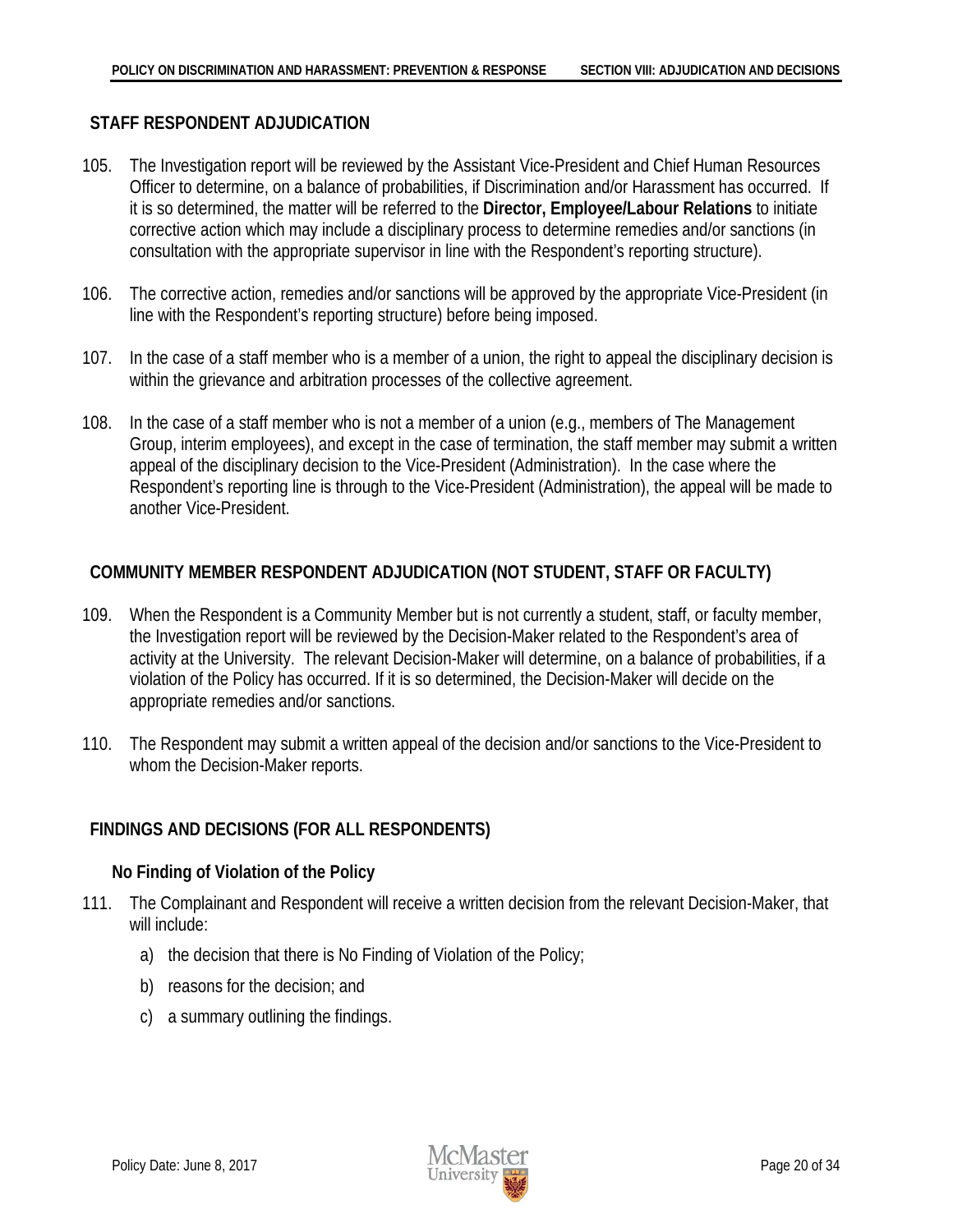# <span id="page-23-0"></span>**Finding of Violation of the Policy**

- 112. The Complainant and Respondent will receive a written decision from the relevant Decision-Maker, that will include:
	- a) the decision that there is a Finding of Violation of the Policy;
	- b) reasons for the decision;
	- c) a summary outlining the findings;
	- d) the **Respondent** will receive confirmation of any Interim Measures that will remain in place until remedies and/or sanctions are imposed;
	- e) the **Complainant** will receive information about any Interim Measures that have a direct impact on the Complainant, such as a no-contact order, that will remain in place until remedies and/or sanctions are imposed.

# *Impact Statement*

f) the Complainant will be provided the opportunity to submit a written impact statement to the Decision-Maker, **within five business days of receipt of the written decision**, to be considered in determining the appropriate sanction(s).

# <span id="page-23-1"></span>**DETERMINATION OF SANCTIONS AND REMEDIES**

- 113. The Decision-Maker shall consider the Complainant's impact statement, any mitigating and/or contextual factors in determining/implementing appropriate remedies and/or sanctions, and the reasons shall be clearly articulated in writing to the Respondent and the Complainant as follows:
	- a) the **Respondent** will be informed of all sanctions/remedies imposed;
	- b) the **Complainant** will receive information about any sanctions/remedies taken by the University, within the constraints of relevant legislation. In all cases, information about any sanctions/remedies that have a direct impact on the Complainant will be provided to them.
- 114. Where required by a professional licensing body, the results of the Investigation may also be communicated to that professional licensing body.

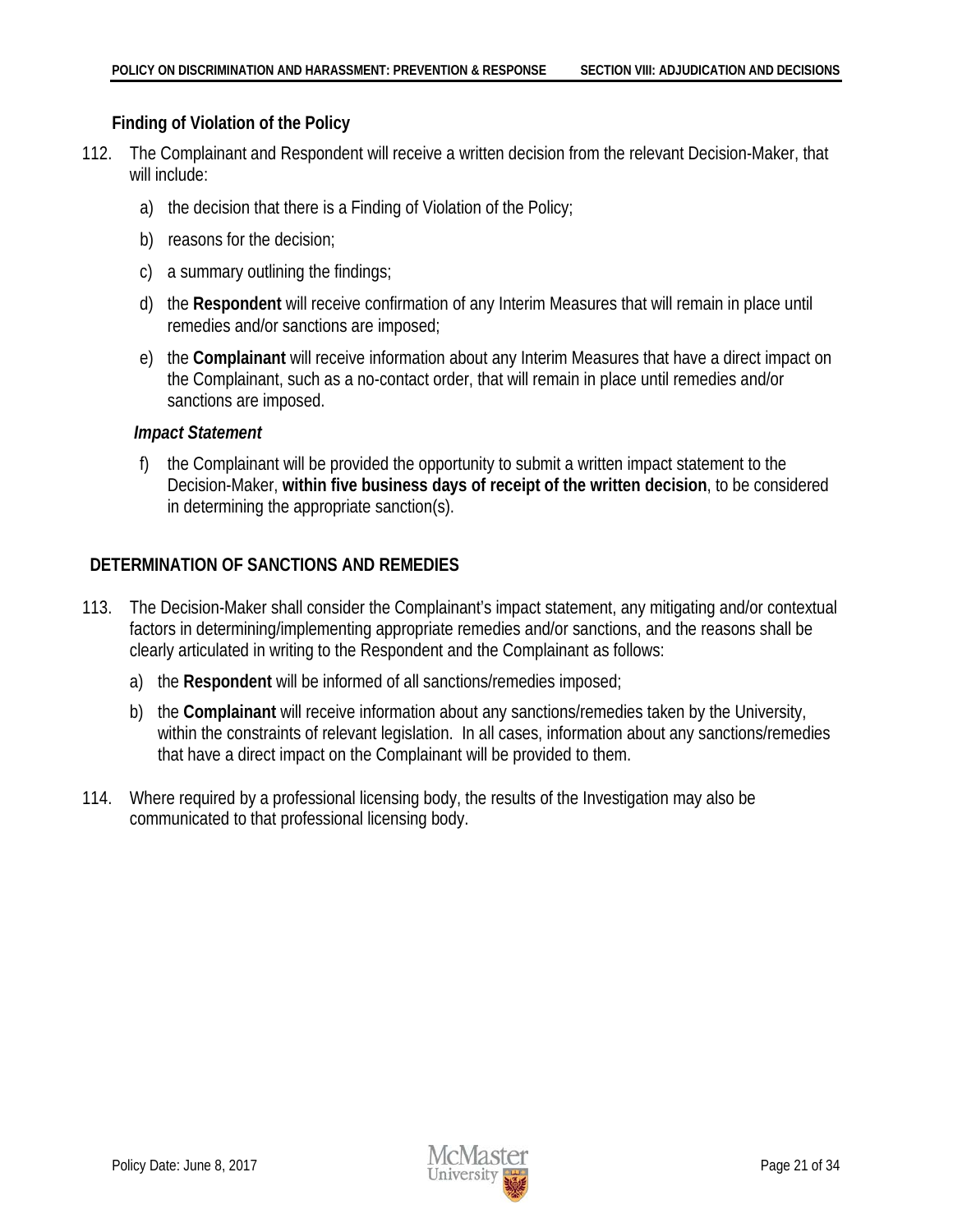# **SECTION IX: OUTCOMES**

# <span id="page-24-1"></span><span id="page-24-0"></span>**SYSTEMIC AND PREVENTIVE INTERVENTIONS**

115. Investigations may reveal broader issues to be addressed whether or not a finding of Discrimination and/or Harassment has been found. In such instances, appropriate educational and preventive intervention measures and/or changes to policies or practices may be recommended by the Decision-Maker.

# <span id="page-24-2"></span>**SANCTIONS**

- 116. Sanctions are decided based on the merits of the case and shall be proportional to the severity of the offence. If there are mitigating and/or contextual factors in determining/implementing the sanction, the reasons shall be clearly articulated by the Decision-Maker.
- 117. The existence of any previous findings of Discrimination and/or Harassment will be taken into account when sanctions are determined, and the severity of sanctions may be greater as a result. Sanctions may be used independently or in combination for any single violation and may be varied.
- 118. Sanctions may include, but are not limited to:
	- a) written reprimand;
	- b) inclusion of the decision in a specified file(s) of the Respondent, for a specified period of time;
	- c) the exclusion of the Respondent from, or oversight during, one or more designated University activities or duties;
	- d) a **No Contact Order***,* which may include restrictions on: registration for specific classes, other academic or non-academic activities, or attendance at specific meetings or events; direct or indirect contact (including but not limited to in person, by phone, email, text, social media, through a third party etc.) with a specific individual or group of individuals;
	- e) a **Persona Non Grata (PNG)** designation, which is given to an individual who is denied the privilege of entering designated portion(s) of the University's buildings or grounds. If PNG individuals are found or seen in the area they are denied, they will be subject to a charge by Security [Services](http://security.mcmaster.ca/) under the Trespass to Property Act;
	- f) for student Respondents, all sanctions in the [Code of Student Rights and Responsibilities](http://www.mcmaster.ca/policy/Students-AcademicStudies/Code_of_Student_Rights_and_Responsibilities.pdf) for findings of Discrimination and/or Harassment. These include, but are not limited to: behavioural contract, behavioural bond, suspension, expulsion, and for students in Residence: residence probation, room transfer, denial of readmission, eviction;
	- g) for staff or faculty, **Suspension or Recommendation for Suspension,** as applicable;
	- h) for staff or faculty, **Dismissal or Recommendation for Removal,** as applicable**.**

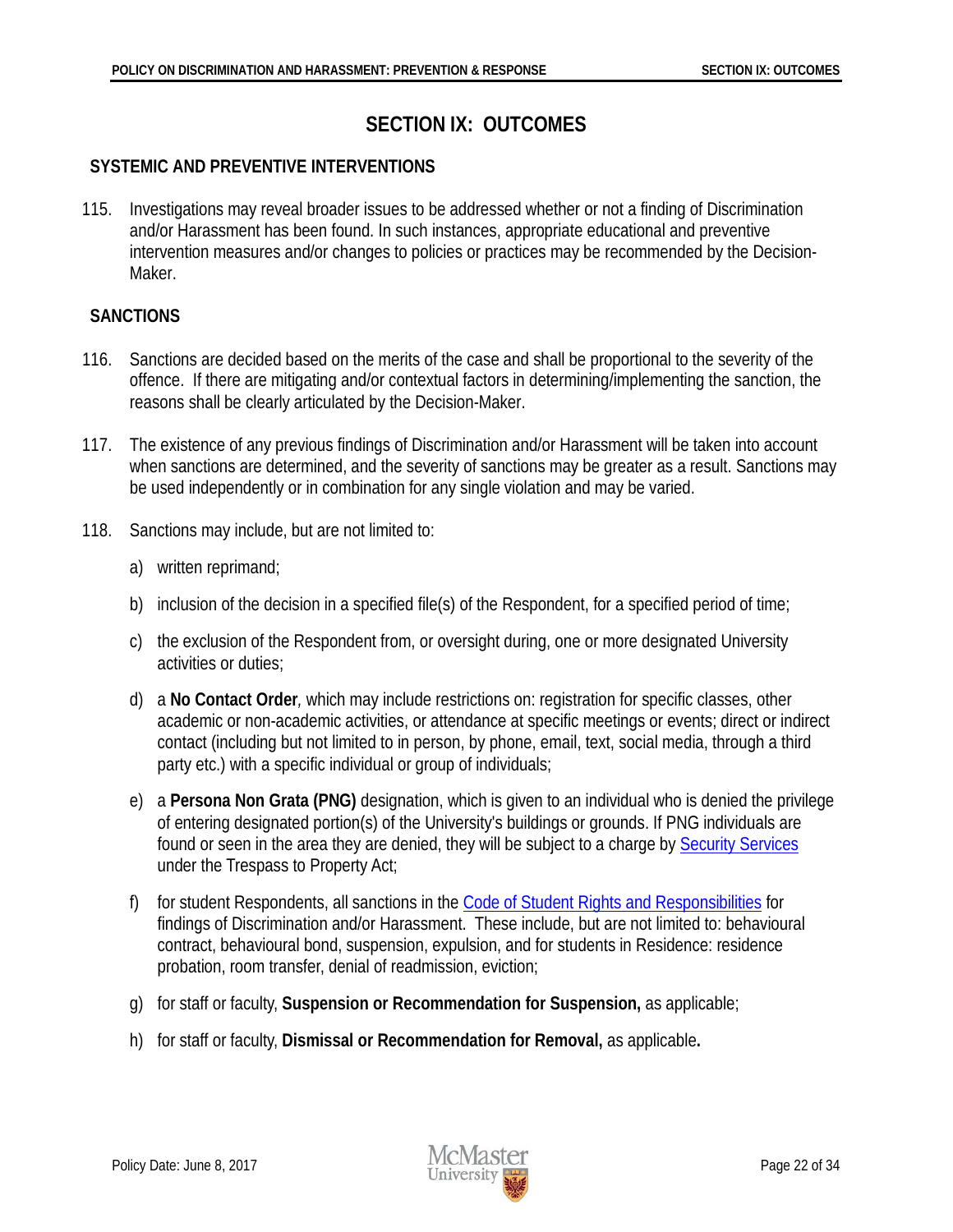### <span id="page-25-0"></span>**REMEDIES**

- 119. Remedies may include but are not limited to:
	- a) mandatory referral to counselling;
	- b) education;
	- c) training;
	- d) coaching (e.g. one-on-one remedial human rights coaching, conflict coaching);
	- e) rearrangement or modification of the Complainant's study or employment arrangements to address the effects of Discrimination/Harassment found, e.g. permission to extend a program, leave or change in work responsibilities;
	- f) ensuring individuals are referred to appropriate support resources, as necessary;
	- g) group conflict resolution and mediation processes, focused on restoring productive and harmonious working and learning environments; and
	- h) [Restorative Justice](#page-32-4) processes, that are culturally relevant.

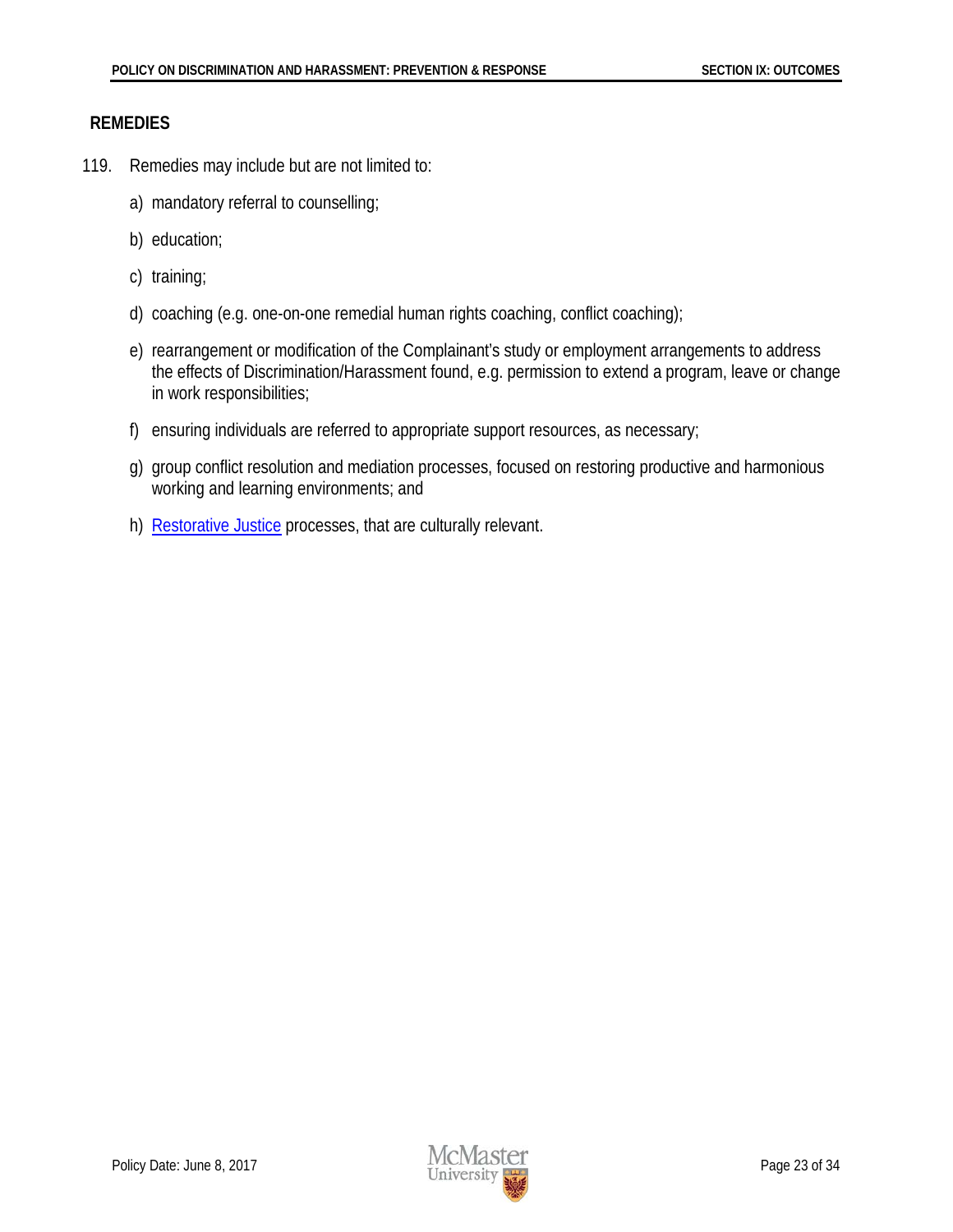# **APPENDIX A: RELATED POLICIES AND LEGISLATION**

<span id="page-26-0"></span>This Policy is to be read in conjunction with the following policies, statements, and collective agreements. Any question of the application of this Policy or related policies shall be determined by the Provost and Vice President (Academic) or the Vice President (Administration) as appropriate, and in conjunction with the administrator of the other policy or policies. The University reserves the right to amend or add to the University's policies and statements from time to time (this is not a comprehensive list):

- [Academic Accommodation of Students with Disabilities](http://www.mcmaster.ca/policy/Students-AcademicStudies/AcademicAccommodation-StudentsWithDisabilities.pdf)
- [Academic Freedom, Statement on](http://www.mcmaster.ca/policy/faculty/Conduct/SPS_E1-Statement_on_Academic_Freedom.pdf)
- [Academic Integrity Policy](http://www.mcmaster.ca/policy/Students-AcademicStudies/AcademicIntegrity.pdf)
- [Accessibility Policy](http://www.workingatmcmaster.ca/med/document/McMaster_Accessibility_Policy-1-48.pdf)
- [Code of Conduct for Faculty](http://www.mcmaster.ca/policy/faculty/Conduct/CodeofConduct-ProceduresforDisciplinaryAction.pdf)
- [Code of Student Rights and Responsibilities](http://www.mcmaster.ca/policy/Students-AcademicStudies/Code_of_Student_Rights_and_Responsibilities.pdf)
- [Complaint Resolution Procedure for TMG](http://www.workingatmcmaster.ca/med/document/Complain-Resolution-1-48.pdf)
- [Conflict of Interest Guidelines: Undergraduate and Graduate Studies](http://www.mcmaster.ca/policy/faculty/Conduct/ConflictofInterest-UndergraduateandGraduateStudies.pdf)
- [Employment Accommodation, Policy and Procedures on](http://www.workingatmcmaster.ca/med/document/Employment-Accommodation-1-48.pdf)
- [Employee/Labour Relations –](http://www.workingatmcmaster.ca/elr/index.php) Collective Agreements
- [Faculty General Grievance Procedure](http://www.mcmaster.ca/policy/faculty/Conduct/FacultyGrievanceProcedure.pdf)
- [Freedom of Information and Protection of Privacy Act](http://www.e-laws.gov.on.ca/html/statutes/english/elaws_statutes_90f31_e.htm)
- [Ontario Human Rights Code](http://www.e-laws.gov.on.ca/html/statutes/english/elaws_statutes_90h19_e.htm)
- [Occupational Health and Safety Act](http://www.e-laws.gov.on.ca/html/statutes/english/elaws_statutes_90o01_e.htm)
- [Personal Health Information Protection Act](http://www.e-laws.gov.on.ca/html/statutes/english/elaws_statutes_04p03_e.htm)
- Petitions for Special Consideration see the [Undergraduate Calendar](http://registrar.mcmaster.ca/undergrad-calendar/) / [Graduate Calendar](http://graduate.mcmaster.ca/current-students/graduate-calendar.html)
- [Professional Behaviour Code for Graduate Learners, Health Sciences](http://www.mcmaster.ca/policy/Students-AcademicStudies/Professional%20Code-Graduate.pdf)
- [Professional Behaviour Code for Undergraduate Learners, Health Sciences](http://www.mcmaster.ca/policy/Students-AcademicStudies/Professional%20Code-Undergraduate.pdf)
- [Senate Resolutions re Group Conflict](http://hres.mcmaster.ca/documents/group-conflict-senate-resolutions-re.pdf)
- [Senate Mediation Procedures](http://hres.mcmaster.ca/documents/mediation-procedures-senate.pdf)
- [Sexual Violence Policy](http://www.mcmaster.ca/policy/General/HR/Sexual_Violence_Policy.pdf)
- [Sexual Violence Response Protocol](http://svrp.mcmaster.ca/)
- [Statement on Building an Inclusive Community with a Shared Purpose](http://www.mcmaster.ca/policy/General/HR/Statement-Inclusivity.pdf)
- [Statement and Guidelines on Inclusive Communications](http://www.mcmaster.ca/policy/General/HR/Statement%20on%20Inclusive%20Communications.pdf)
- [Student Appeal Procedures](http://www.mcmaster.ca/policy/Students-AcademicStudies/StudentAppeal.pdf)
- Policy on Student Groups (Recognition, Risk Assessment and Event Planning)
- [Tenure and Promotion Policy](http://www.mcmaster.ca/policy/faculty/Appointments/Tenure_and_Promotion_January%202012.pdf)
- [Violence in the Workplace, Policy on](http://www.mcmaster.ca/policy/Employee/Violence%20in%20the%20Workplace%20Policy.pdf)

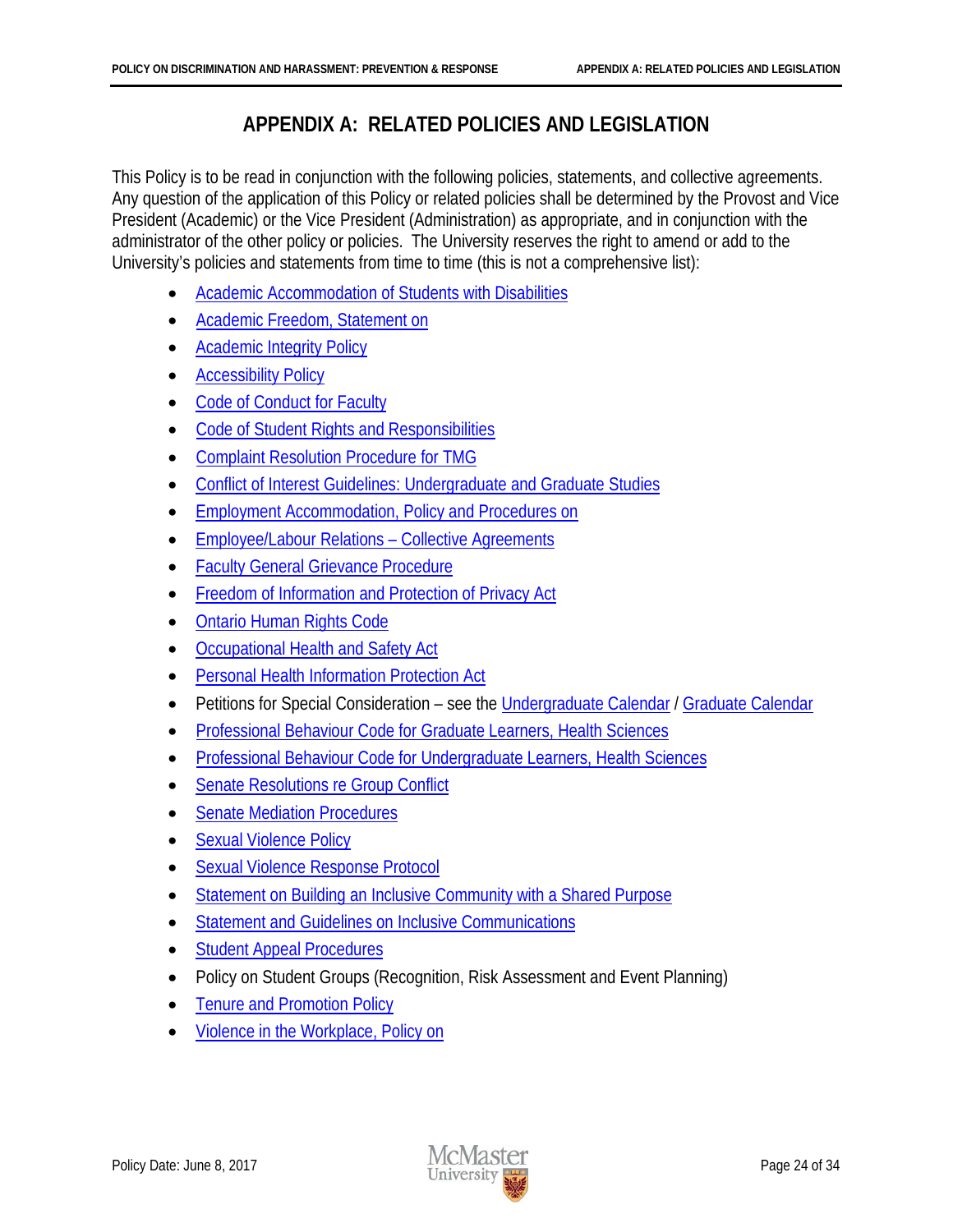# **APPENDIX B: JURISDICTION**

- <span id="page-27-0"></span>1. Complaints may be made or Investigations initiated about any alleged violation of this Policy involving any [Community Member,](#page-4-3) including members of recognized groups, teams and clubs. The Policy may extend to incidents that occur off campus where there is a clear nexus to the working and/or learning environment at the University, and recognizes that social media conduct may give rise to a violation of the Policy.
- 2. Normally Respondents in a Complaint procedure are Community Members. If a person alleged to have violated the Policy is not currently a Community Member, the University has no jurisdiction to adjudicate the incident. However, the University reserves the right to take whatever steps it considers appropriate to safeguard the University Community and Community Members.
- 3. The University's responsibility to address issues, incidents, and Complaints of Discrimination and/or Harassment extends to University-related activities such as the off campus experiential learning and working environment (including, but not limited to, off-campus coursework such as fieldwork, placement, clinical placement, internship and out-of-the classroom learning experiences). However, this responsibility exists independently from the off-site/placement entity. In order to address such issues, incidents, and Complaints, the University may need to disclose information to the off-site entity on a need-to-know basis. This could include notifying the off-site entity of the outcome of the Investigation or coordinating a joint Investigation. Ideally, the University and the off-site entity will work together to address the matter. However, in the event of a disagreement or misalignment of expectations (or where there is some conflicting third party policy etc.), the University cannot force or impose a sanction on a third party, without some contractual mechanism.
- 4. If a jurisdictional issue arises between the University and an off-site entity or other third party, a senior officer of the third party, and the University Provost or Dean and Vice-President (Health Sciences) in conjunction with the University Vice-President (Administration), will attempt a resolution, which may include a joint investigation or an agreement to share the findings and/or other relevant outcomes with the other party. In the absence of any agreement to the contrary, the University will proceed with the investigation according to University policy and procedures.
- 5. Nothing in this Policy is meant to supersede the terms and conditions of any collective agreement, or any other contractual agreement, entered into by the University and its employee groups. In the event that the provisions of this Policy contradict any such collective or contractual agreement, the collective or contractual agreement governs, to the extent of the contradiction.
- 6. To the extent that this Policy affects the terms and conditions of employment of faculty of the University, it may be subject to discussion and/or approval in accordance with the University policy entitled, *[The Joint Administration/Faculty Association Committee to Consider University Financial](http://www.mcmaster.ca/policy/Governance/Other/Joint%20Administration-Faculty%20Assoc%20Committee.pdf)  [Matters and to Discuss and Negotiate Matters Related to Terms and Conditions of Employment of](http://www.mcmaster.ca/policy/Governance/Other/Joint%20Administration-Faculty%20Assoc%20Committee.pdf)  [Faculty](http://www.mcmaster.ca/policy/Governance/Other/Joint%20Administration-Faculty%20Assoc%20Committee.pdf)*.
- 7. This Policy is not intended to supersede or interfere with the criminal justice system; all persons have the right to pursue legal avenues.

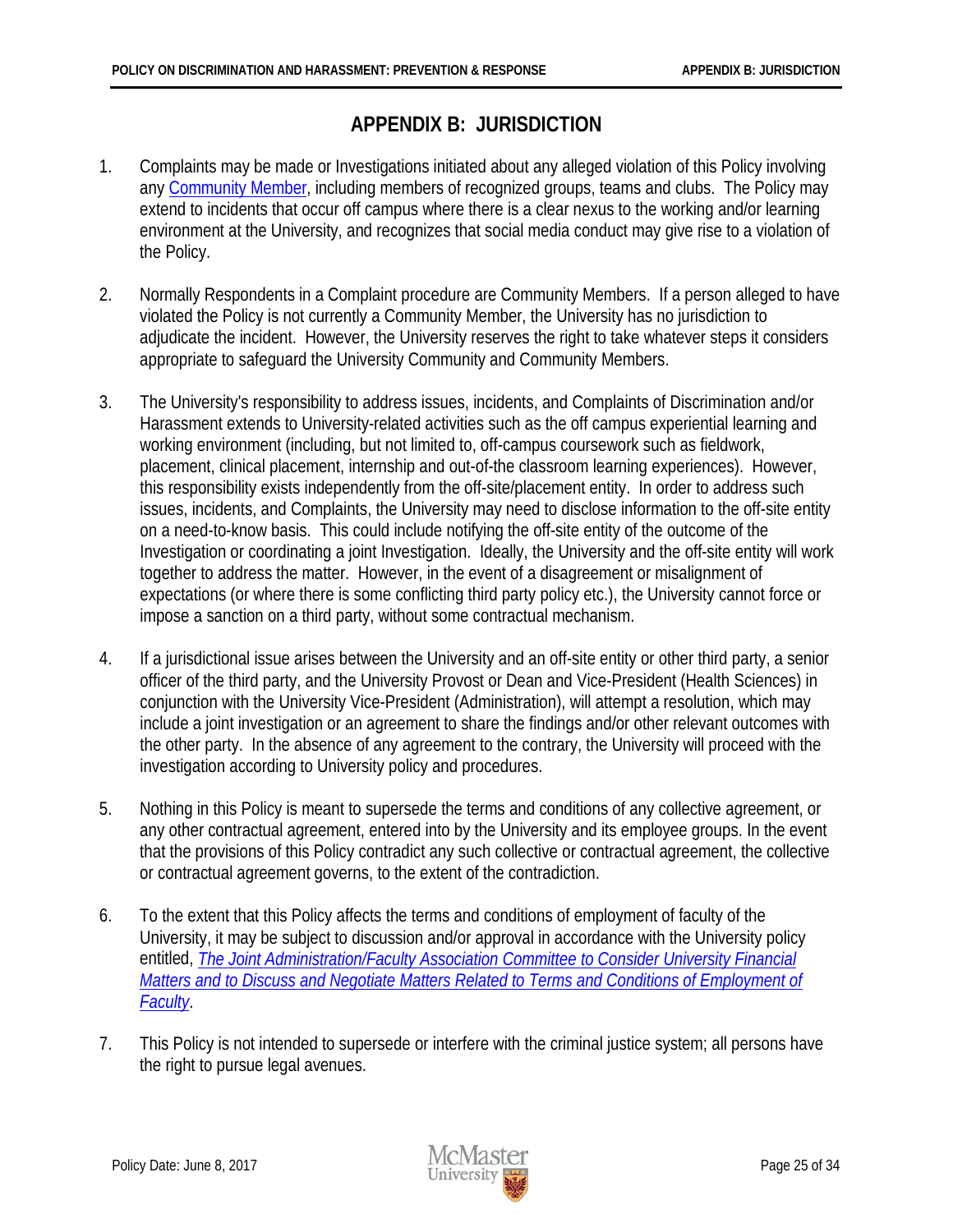- 8. Should a Complainant, with respect to the subject matter of a Complaint dealt with under this Policy, seek redress under the *Human Rights Code*, the *Criminal Cod*e, the *Occupational Health and Safety Act*, the provisions of an applicable collective agreement, or through civil litigation, or any other forum external to the University, the appropriate Decision-Maker, in consultation with the Director, Human Rights & Dispute Resolution, will determine in the circumstances whether proceedings under this Policy will be initiated. If proceedings under this Policy have already been initiated, the appropriate Decision-Maker, in consultation with the Director, Human Rights & Dispute Resolution, will determine in the circumstances whether or not the proceedings under this Policy will:
	- a) be permanently discontinued;
	- b) be disallowed; or
	- c) be suspended until proceedings in the external or other forum are concluded, although Interim Measures may be put in place to safeguard the environments of the parties involved.
- 9. Incidents of violence, Sexual Violence, or threats of violence are not covered by this Policy but will be responded to in accordance with the *[Policy on Violence in the Workplace,](http://www.mcmaster.ca/policy/Employee/Violence%20in%20the%20Workplace%20Policy.pdf)* the *[Violence Program and](http://www.workingatmcmaster.ca/med/document/McMaster-University-Workplace-Violence-Program-1-36.pdf)  [Guidelines,](http://www.workingatmcmaster.ca/med/document/McMaster-University-Workplace-Violence-Program-1-36.pdf)* the *[Sexual Violence Policy](http://www.mcmaster.ca/policy/General/HR/Sexual_Violence_Policy.pdf)*, and the *[Sexual Violence Response Protocol](http://svrp.mcmaster.ca/)*.
- 10. As part of the University's commitment to a Discrimination and Harassment free working, studying and living environment, all external agencies, third-party service providers, and independent contractors, who do business on the University campus and are considered agents of the University and will be informed of the existence of this Policy and of the University's expectation that these external entities shall govern themselves accordingly while doing business with the University. Information to this effect shall be included in all contracts.

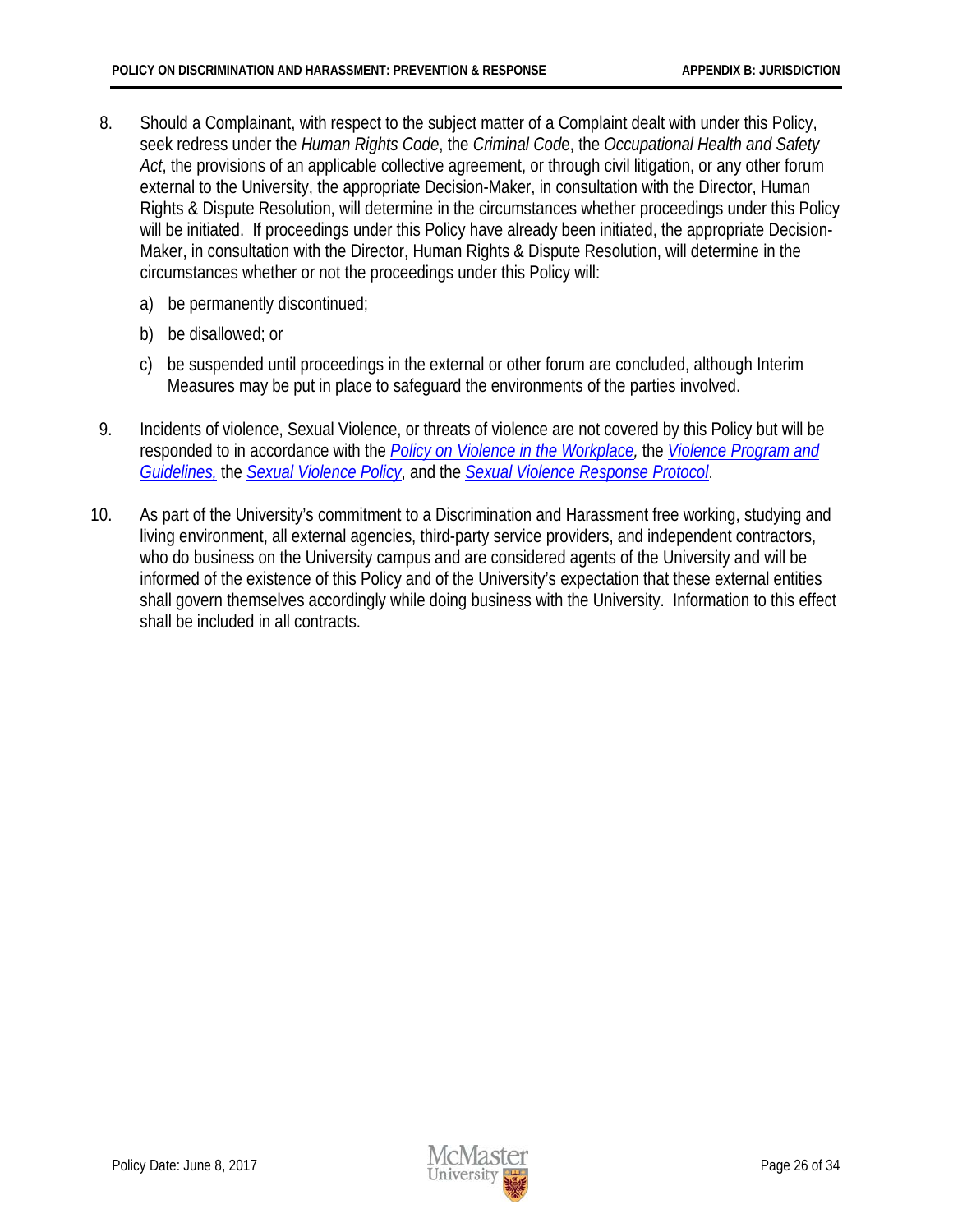# **APPENDIX C: GLOSSARY OF TERMS**

#### <span id="page-29-0"></span>**Academic Freedom**

Please refer to the [Statement on Academic Freedom.](http://www.mcmaster.ca/policy/faculty/Conduct/SPS_E1-Statement_on_Academic_Freedom.pdf)

## <span id="page-29-3"></span>**Advisor**

A person of the individual's choice who acts in an advisory role during the Complaint and Investigation process (e.g. friend, family member, union representative, legal counsel). The Advisor may be present during Investigation interviews but may not participate as a representative.

## **Agent**

Anyone hired by the University or working on behalf of the University such as an external investigator or a physician or other health care professional.

#### **Balance of Probabilities**

Balance of Probabilities is the test to be met to show, by the weight of the evidence presented, that all of the facts necessary to make a Finding of Violation of the Policy have a greater likelihood of being true than not.

#### **Community**

Includes but is not limited to, faculty, staff, postdoctoral fellows, medical residents (except in certain circumstances), students, adjunct professors, librarians, visiting professors, volunteers, visitors, observers and institutional administrators and officials representing McMaster University.

## <span id="page-29-4"></span>**Complainant**

The individual who files a Complaint alleging a violation of the Policy for the University's response.

## <span id="page-29-2"></span>**Complaint**

A Complaint is made when an individual completes the relevant intake form notifying an Intake Coordinator of an allegation and seeking the University's formal response.

#### **Confidentiality**

Refers to the obligation of an individual or organization to safeguard entrusted information. The practice of confidentiality includes obligations to protect information from unauthorized access, use, disclosure, modification, loss or theft.

#### <span id="page-29-1"></span>**Creed**

Under the *Human Rights Code*, creed includes, but is not necessarily limited to religious beliefs and practices. Creed may also include non-religious belief systems that, like religion, substantially influence a person's identity, worldview and way of life. The following characteristics are relevant when considering if a belief system is a creed under the *Human Rights Code*. A creed:

- is sincerely, freely and deeply held
- is integrally linked to a person's identity, self-definition and fulfilment
- is a particular and comprehensive, overarching system of belief that governs one's conduct and practices
- addresses ultimate questions of human existence, including ideas about life, purpose, death, and the existence or non-existence of a Creator and/or a higher or different order of existence
- has some "nexus" or connection to an organization or community that professes a shared system of belief.

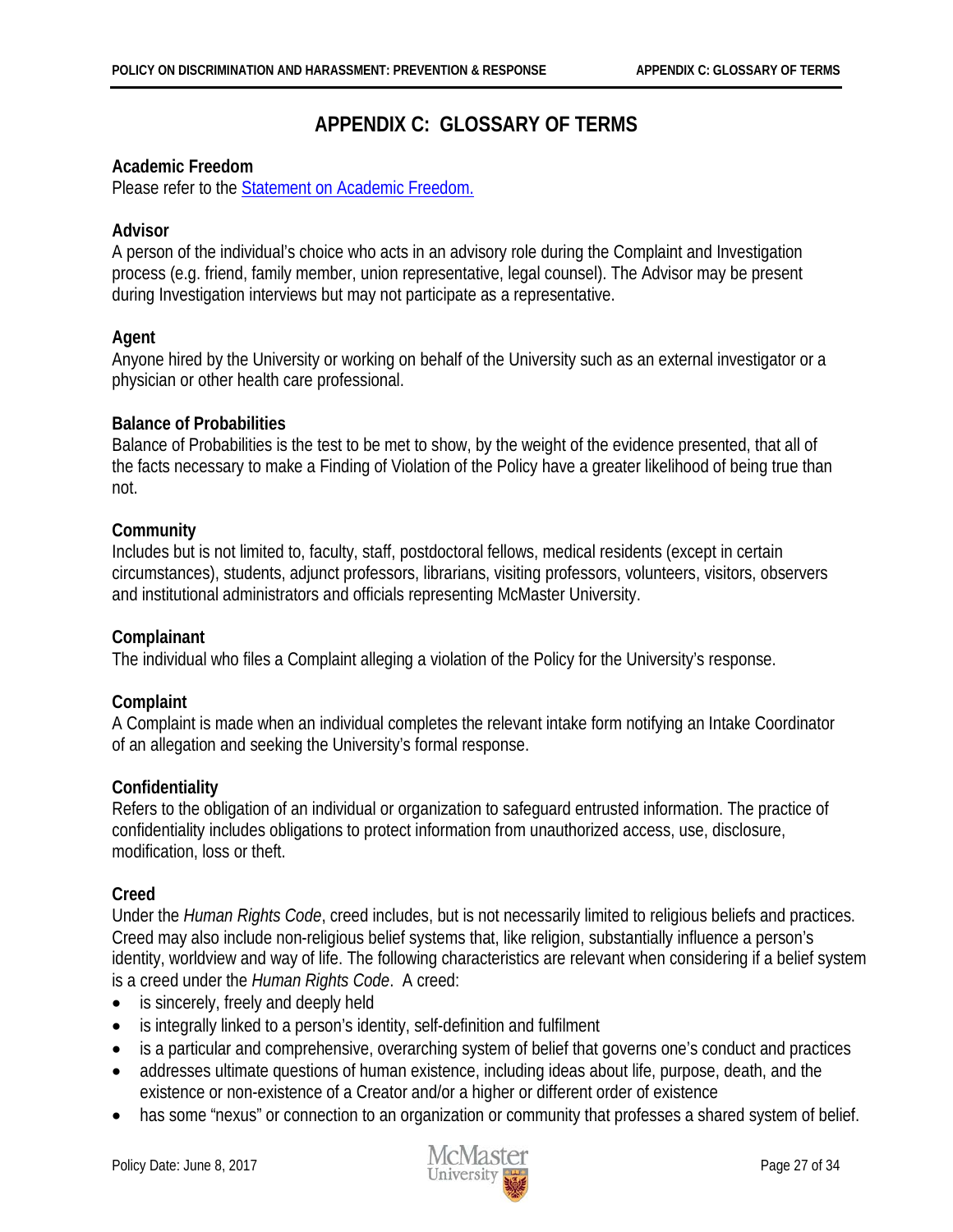# <span id="page-30-3"></span>**Disability**

Any degree of physical disability, infirmity, malformation or disfigurement that is caused by bodily injury, birth defect or illness and, without limiting the generality of the foregoing, includes diabetes mellitus, epilepsy, a brain injury, any degree of paralysis, amputation, lack of physical co-ordination, blindness or visual impediment, deafness or hearing impediment, muteness or speech impediment, or physical reliance on a guide dog or other animal or on a wheelchair or other remedial appliance or device; a condition of mental impairment or a developmental disability; a learning disability, or a dysfunction in one or more of the processes involved in understanding or using symbols or spoken language; and a mental health disorder/illness; or an injury or disability for which benefits were claimed or received under the insurance plan established under the Workplace Safety and Insurance Act.

# <span id="page-30-5"></span>**Employee**

Where applicable, employee is used to refer to staff (see below) and faculty (see below).

# <span id="page-30-2"></span>**Ethnic Origin**

Statistics Canada states that "ethnic origin" refers to the cultural origins of a person's ancestors. In the *Human Rights Code*, the ground of ethnic origin overlaps with a more commonly used term, "ethnicity," which refers to a shared cultural heritage or nationality. Ethnic groups might be distinguished on the basis of cultural traits such as language or shared customs around family, food, dance and music. People who share an ethnic origin, ethnicity or ancestry may or may not share the same racial identity.

# <span id="page-30-0"></span>**Event (Authorized)**

Authorized events are University scheduled or University approved activities, occurring on or off University premises, e.g. public lectures, performances, placements (co-op or clinical), athletic events, work or studyrelated conferences/training sessions, etc. These events can include work or study-related travel. Events that are approved under the *Policy on Student Groups (Recognition, Risk Assessment and Event Planning)*, or *Field Trips and Electives Policy* are also authorized events.

## <span id="page-30-1"></span>**Event (Non-authorized)**

Non-authorized events are events that are not scheduled or approved by the University and may occur on or off University premises e.g. group trips that have not been approved under the *Policy on Student Groups (Recognition, Risk Assessment and Event Planning)*, drinking games in residence, house parties, etc.

## **Expulsion**

Expulsion applies to student Respondents and is the loss of all academic privileges at the University for an indefinite period.

## **Faculty**

Faculty are defined as those academic teaching staff and senior academic librarians who are eligible to be members of the McMaster University Faculty Association.

## <span id="page-30-6"></span>**Frivolous, Vexatious Complaints**

A Complaint may be considered frivolous if it does not have any serious purpose or value; is of little or no weight, worth, or importance. A Complaint may be considered vexatious if instituted without sufficient grounds and only to cause annoyance.

# <span id="page-30-4"></span>**Incident**

An occurrence or event.

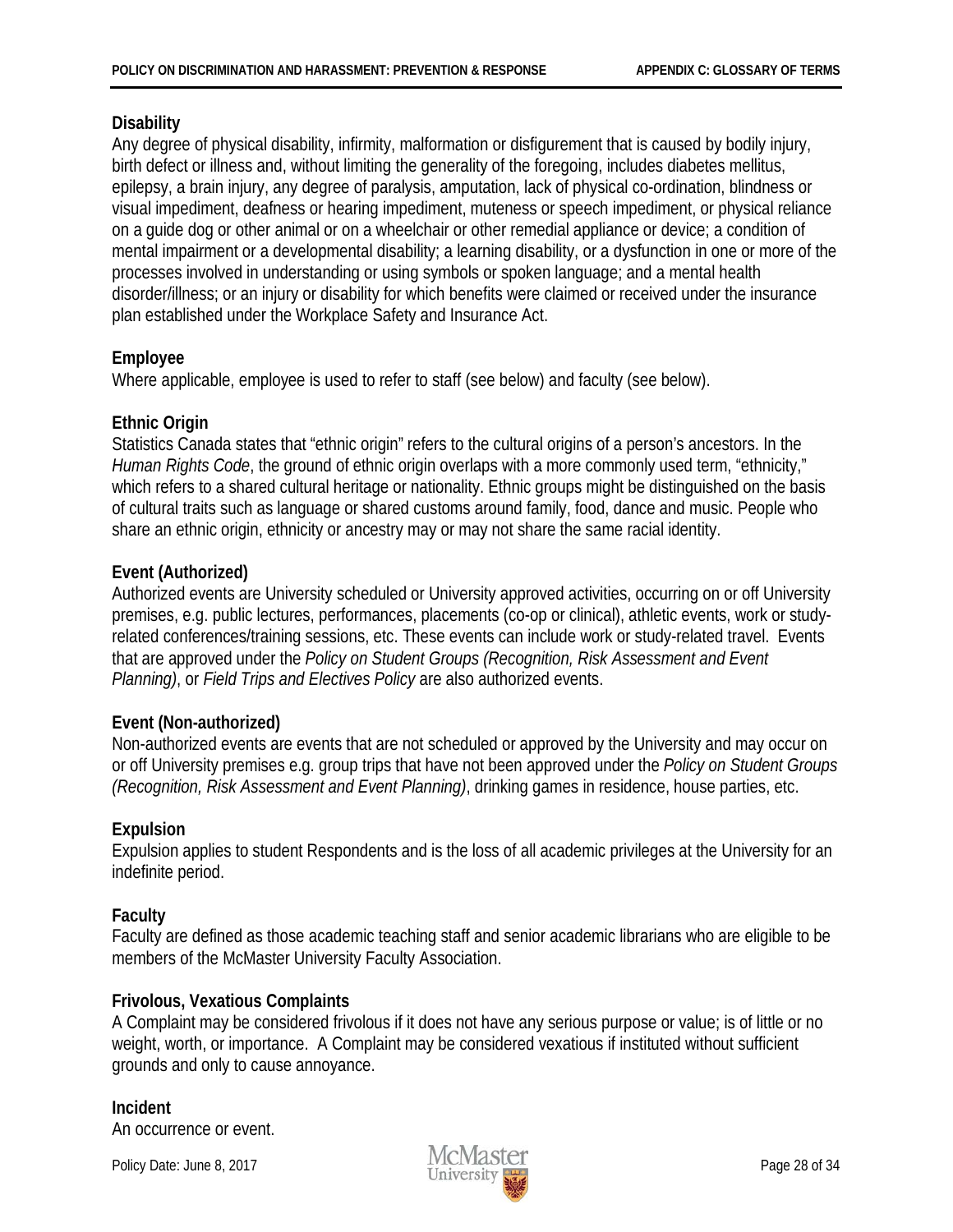#### **Interim Measures**

Steps that are taken in order to safeguard the environments of Complainants and Respondents. Interim Measures shall not be construed as evidence of either guilt or a finding of violation of the Policy, or as an affirmation of innocence or finding that no violation of the Policy has occurred.

## <span id="page-31-0"></span>**Issue**

A matter that may involve a dispute/disagreement, or a concern (a matter that engages a person's attention, interest, or care, or that affects a person's welfare or happiness).

## **Mediation**

The act or process of mediating; especially: intervention between conflicting parties to promote reconciliation, settlement, or compromise.

## <span id="page-31-1"></span>**Need-to-know**

Access to information must be necessary for the performance of official responsibilities or to defend the University in any form of litigation.

# <span id="page-31-3"></span>**No Contact Order**

Includes restrictions on: registration for specific classes, other academic or non-academic activities, or attendance at specific meetings or events; direct or indirect contact (including but not limited to in person, by phone, email, text, social media, through a third party etc.) with a specific individual or group of individuals.

## <span id="page-31-4"></span>**Persona Non Grata (PNG)**

A designation which is given to an individual who is denied the privilege of entering designated portion(s) of the University's buildings or grounds. If PNG individuals are found or seen in the area they are denied, they will be subject to a charge by [Security Services](http://security.mcmaster.ca/) under the *Trespass to Property Act*;

## <span id="page-31-5"></span>**Prima facie**

A Prima facie case is one in which, if the information provided is assumed to be valid and credible, **may** be sufficient to find that Discrimination and/or Harassment has occurred.

## **Recommendation for Removal**

A recommendation for removal of a faculty Respondent shall be dealt with in accordance with Section VI of the *[Tenure and Promotion Policy](http://www.mcmaster.ca/policy/faculty/Appointments/Tenure_and_Promotion_January%202012.pdf)* and the common law where applicable.

## **Recommendation for Suspension**

A recommendation for suspension of a faculty Respondent shall be dealt with in accordance with Section V of the *[Tenure and Promotion Policy](http://www.mcmaster.ca/policy/faculty/Appointments/Tenure_and_Promotion_January%202012.pdf)* and the common law where applicable. Suspension involves relieving the Respondent of their University duties and denying them access to University facilities and services for a stated period of time, and may be with or without pay and/or benefits as recommended by a Tribunal and determined by the President.

## <span id="page-31-2"></span>**Reprisal**

An act of retaliation; this may include, but is not limited to, adverse actions by a person who has the authority to confer, grant or deny a benefit or advancement to the person filing a Complaint

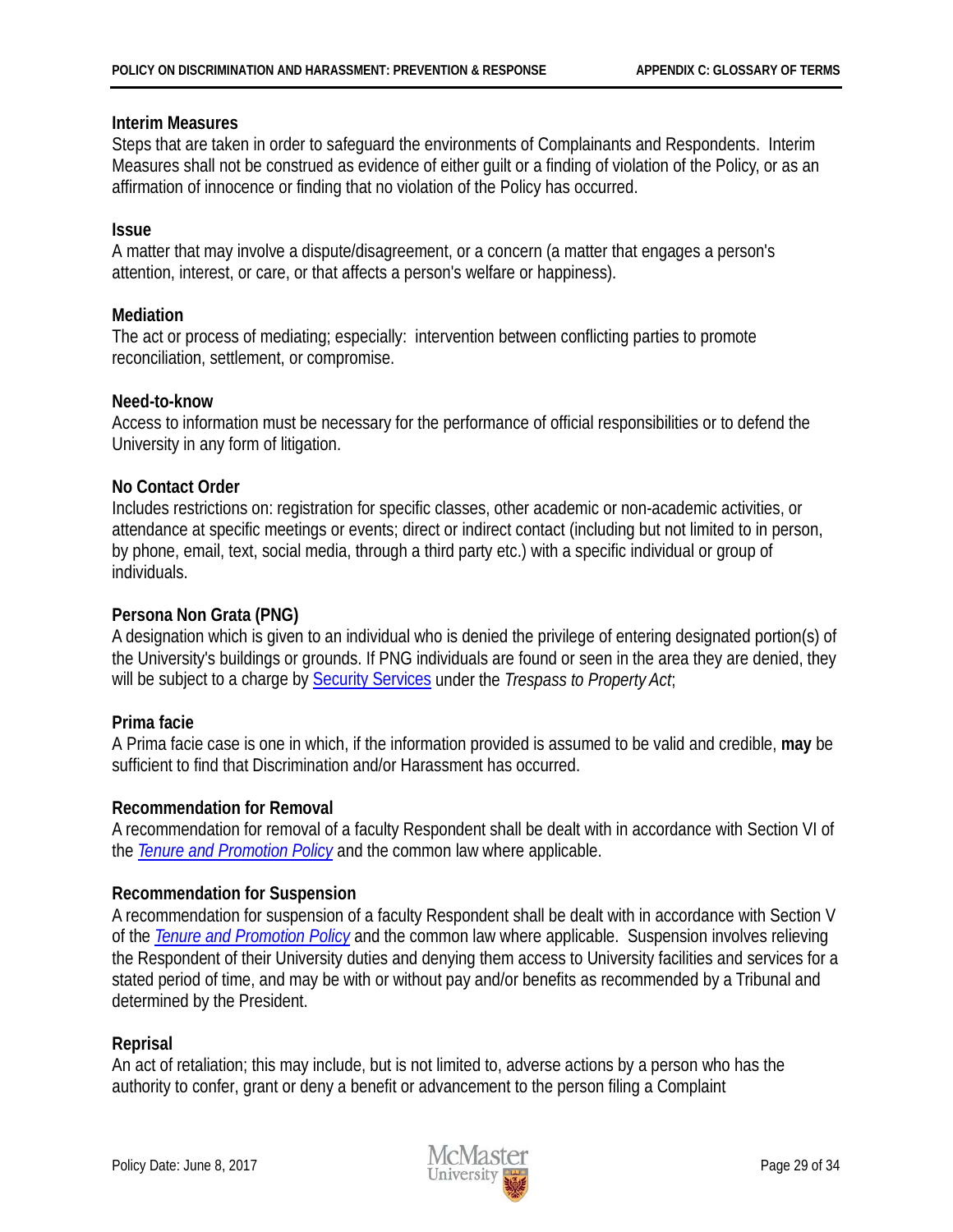# **Respondent**

Those about whom allegations have been made in a Complaint process.

# <span id="page-32-4"></span>**Restorative Justice**

Restorative Justice is an outcome following the determination of finding and focuses on restoring the losses suffered, holding Respondents accountable for the harm they have caused, and building peace within communities. This process can be facilitated by any of the Intake Offices.

# **Sexual and/or Gender-Based Harassment**

Sexual and/or Gender-Based Harassment includes, but is not limited to:

- a) any reward/promise of reward, whether explicit or implicit, for complying with a sexual solicitation or advance; demands for dates or sexual favours; or propositions of physical intimacy;
- b) any reprisal or threat of reprisal, whether explicit or implicit, for refusing to comply with any sexual solicitation or advance;
- c) any form of sexual exploitation, or conduct that takes non-consensual sexual advantage of someone;
- d) unwelcome sex or gender-related comments about a person's physical characteristics, mannerisms, gender identity or expression;
- e) sex or gender-related verbal abuse, threats or taunting;
- f) Workplace Sexual Harassment; and
- g) any other comment or conduct associated with sex, sexual orientation or gender (including gender identity or expression) that is known or should be known to be offensive, embarrassing, humiliating, demeaning, intimidating, or isolating to an individual or group.

## **Staff**

Employees of the University including, but not limited to, The Management Group (TMG), Unionized Employees, Temporary/Casual, non-teaching staff, Sessional Faculty, Post-doctoral Fellows, Teaching Assistants, and part-time Clinical Faculty.

## **Students**

A student is any individual recorded by the University Registrar as enrolled in an educational course of study recognised by the Senate and for whom the University maintains education records.

## <span id="page-32-0"></span>**Supervisor**

Within the University Community there are various types of supervisors, which include the following:

- <span id="page-32-1"></span>• **Academic Supervisor** who oversees the academic work of a student, the most common example being a faculty member overseeing a graduate student's academic work;
- <span id="page-32-2"></span>• **Academic Administrator** is any faculty or staff member acting in their capacity as supervisor/administrator within a Faculty, Academic Department, etc., which includes, but is not limited to, Department Chairs, Deans, or other supervisors who oversee the work of a [Community Member](#page-4-3) (e.g. a faculty member overseeing a Post-Doctoral fellow / technician / undergraduate or graduate student performing research in the faculty member's laboratory).
- <span id="page-32-3"></span>• **Workplace Supervisor** is "a person who has charge of a workplace or authority over a [Worker"](#page-33-2) (*Occupational Health and Safety Act).* Supervisors are responsible for knowing the *[Duties of](http://www.labour.gov.on.ca/english/hs/pubs/farming/ohsa/ohsa_6.php)  [Supervisors](http://www.labour.gov.on.ca/english/hs/pubs/farming/ohsa/ohsa_6.php)* under the Act.

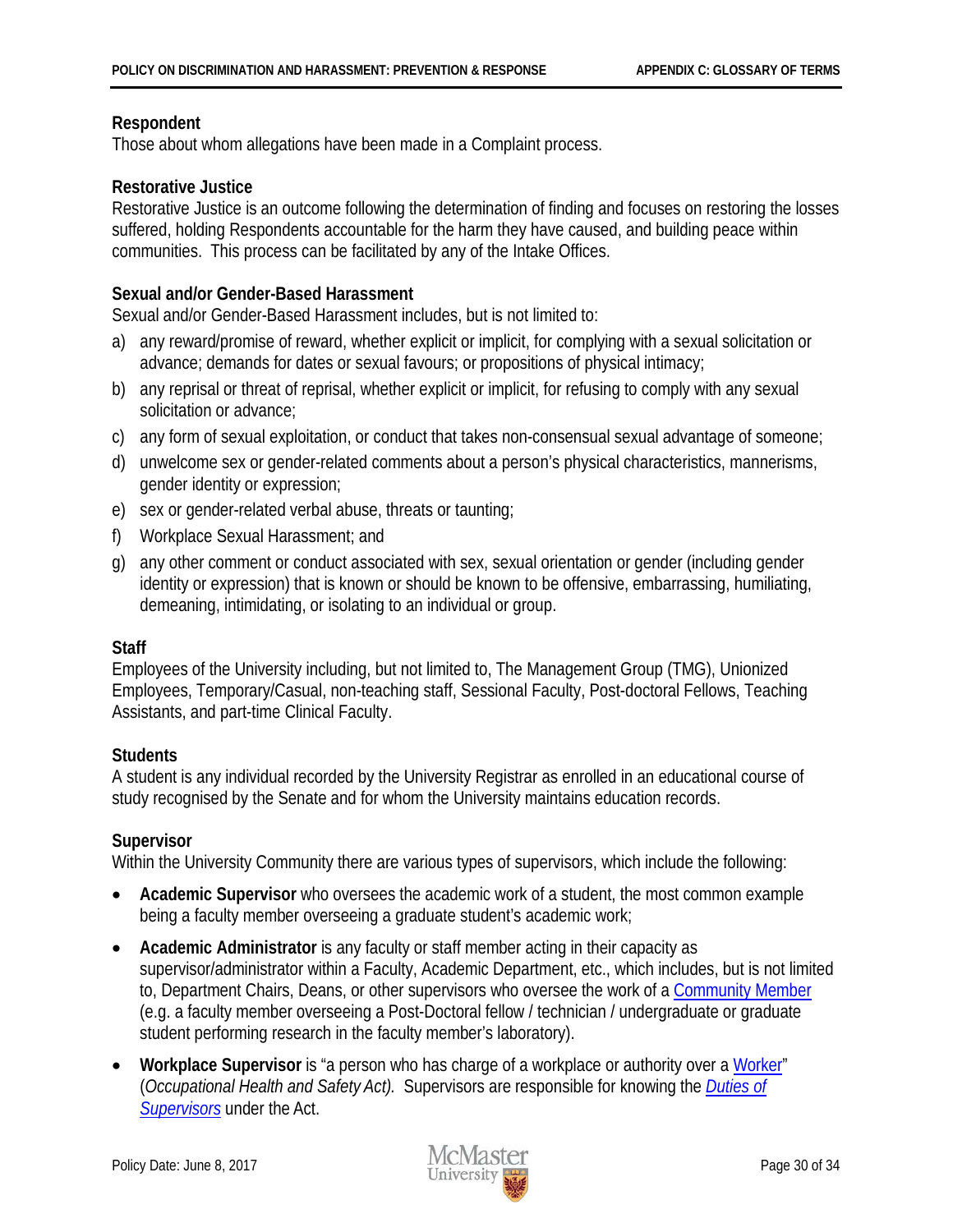# **Support**

The provision of resources appropriate to the individual and the circumstances. This may include access to the Student Wellness Centre, Employee Family Assistance Program, McMaster Students Union (MSU). Support resources do not include the provision of legal counsel.

# **Suspension**

Relieving the staff Respondent of their University duties and denying them access to University facilities and services for a stated period of time, and may be with or without pay and/or benefits. Suspensions shall be dealt with in accordance with established policies and procedures and by the terms of existing contracts of employment or collective agreements and the common law where applicable. For a student Respondent, suspension is the loss of all academic privileges at the University for a specified period of time and/or until imposed conditions are met. The student is eligible to return after this time but may be required to fulfill specified non-academic conditions upon return.

# <span id="page-33-0"></span>**Systemic Discrimination**

Policies, practices and institutional procedures which, deliberately or not, have the effect of creating or perpetuating disadvantage and discrimination against identifiable groups on grounds prohibited by the *Human Rights Code*.

# **University**

"University" means McMaster University and its designates, the Board of Governors of McMaster University, or any officers authorized to act on behalf of the Board.

# <span id="page-33-1"></span>**Violence Risk Assessment Team**

The Violence Risk Assessment Team is a sub-committee of the Crisis Management Group. This team takes a multi-disciplinary approach to assessment, Investigation, and response to reports of behaviour that is of potential concern or threat to the University community. The team is made up a diverse population of the campus including representation from Human Resources, Health and Safety, Academics, Dean of Students and Student Affairs.

## <span id="page-33-2"></span>**Worker**

The definition of a Worker includes: a person who performs work or supplies services for monetary compensation; and a person who performs work or supplies services for no monetary compensation under a program approved by a college of applied arts and technology, university or other post-secondary institution. Unpaid students, learners and trainees who are workers under the Occupational Health and Safety Act have the same duties and rights as paid workers. Placement employers have the same duties to protect the health and safety of unpaid students, learners or trainees who are workers under the Occupational Health and Safety Act as they do to protect their paid workers. The definition of "worker" does not include a volunteer who works for no monetary payment of any kind.

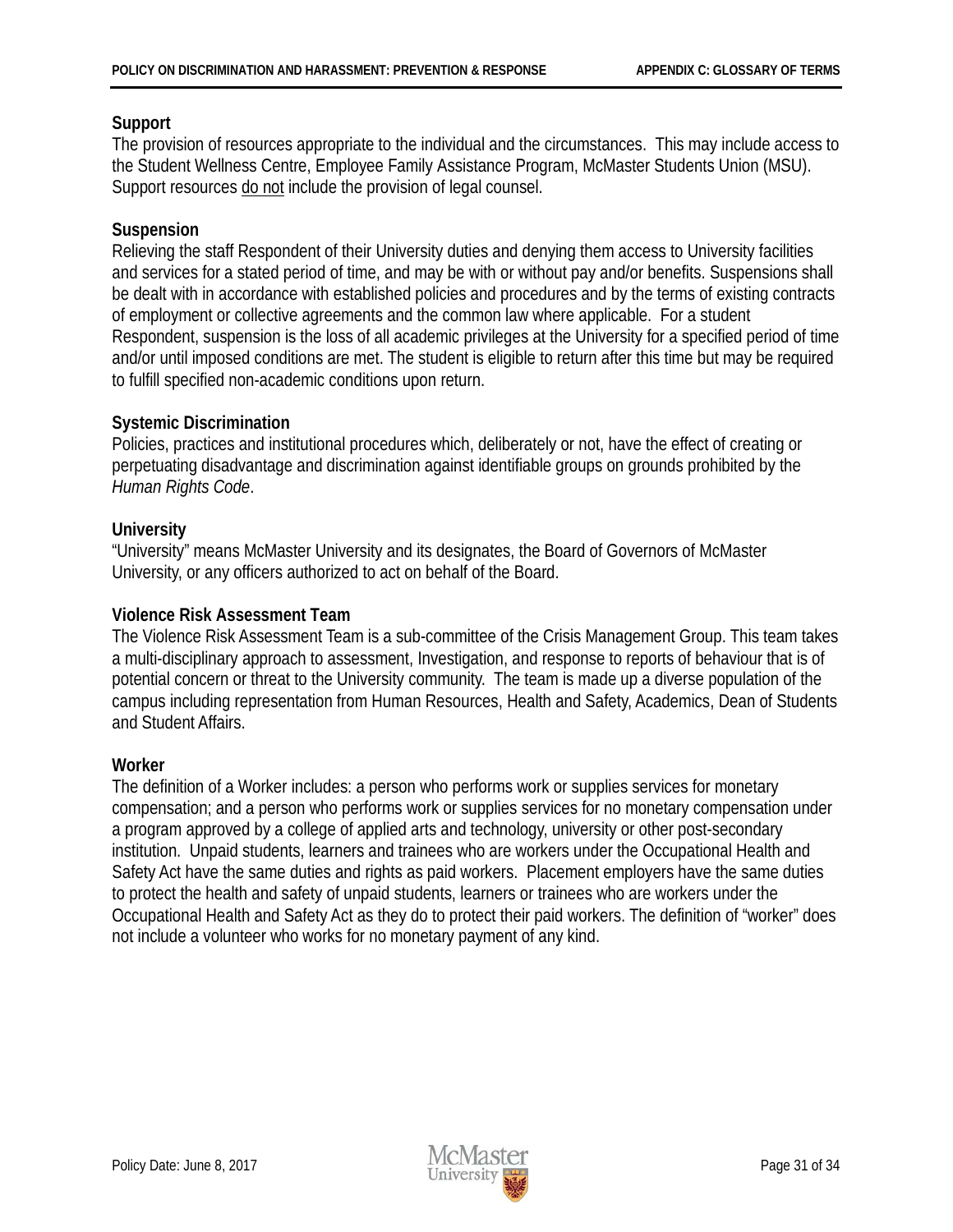# **APPENDIX D: FLOWCHARTS**

<span id="page-34-0"></span>

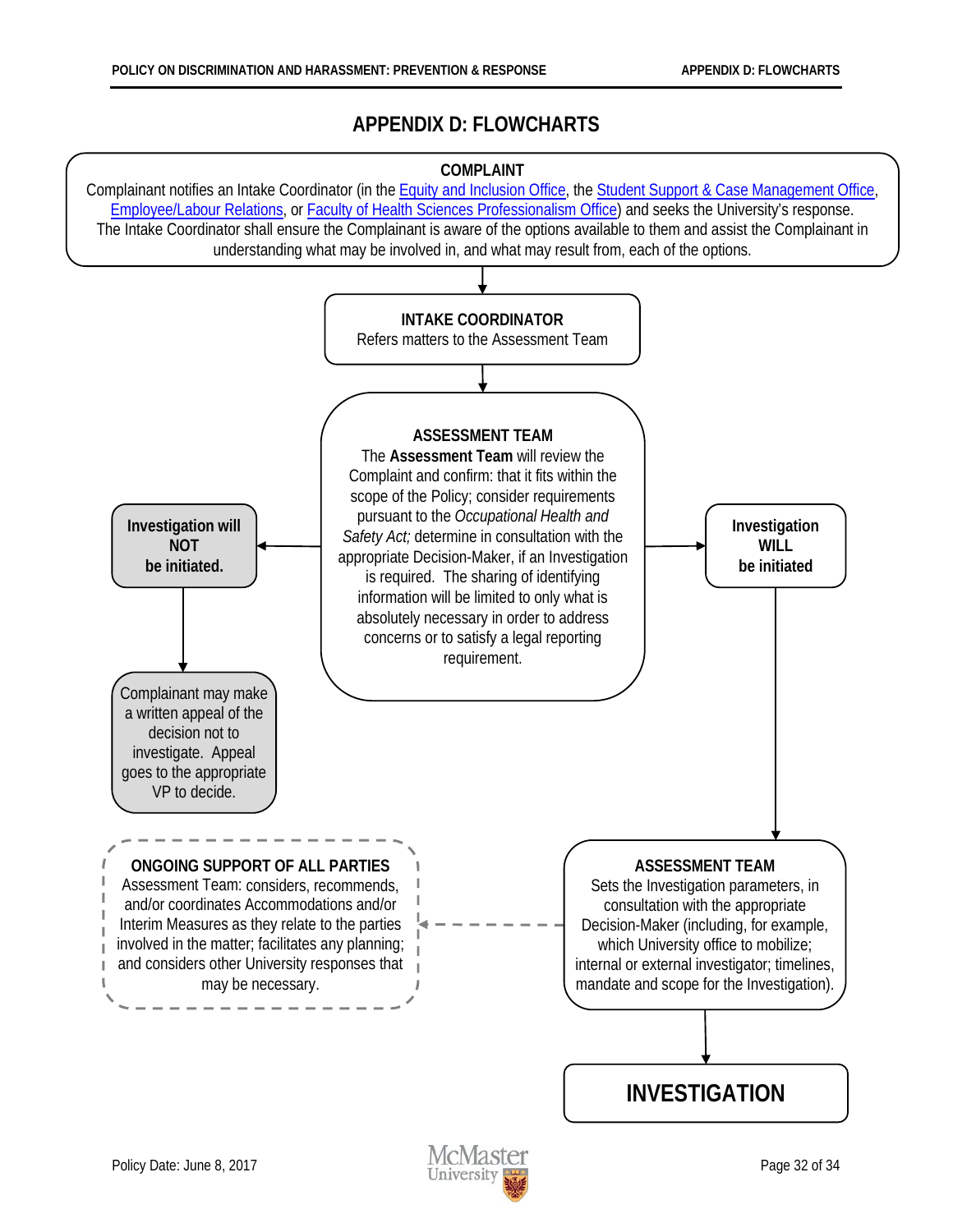# **STUDENT RESPONDENT**



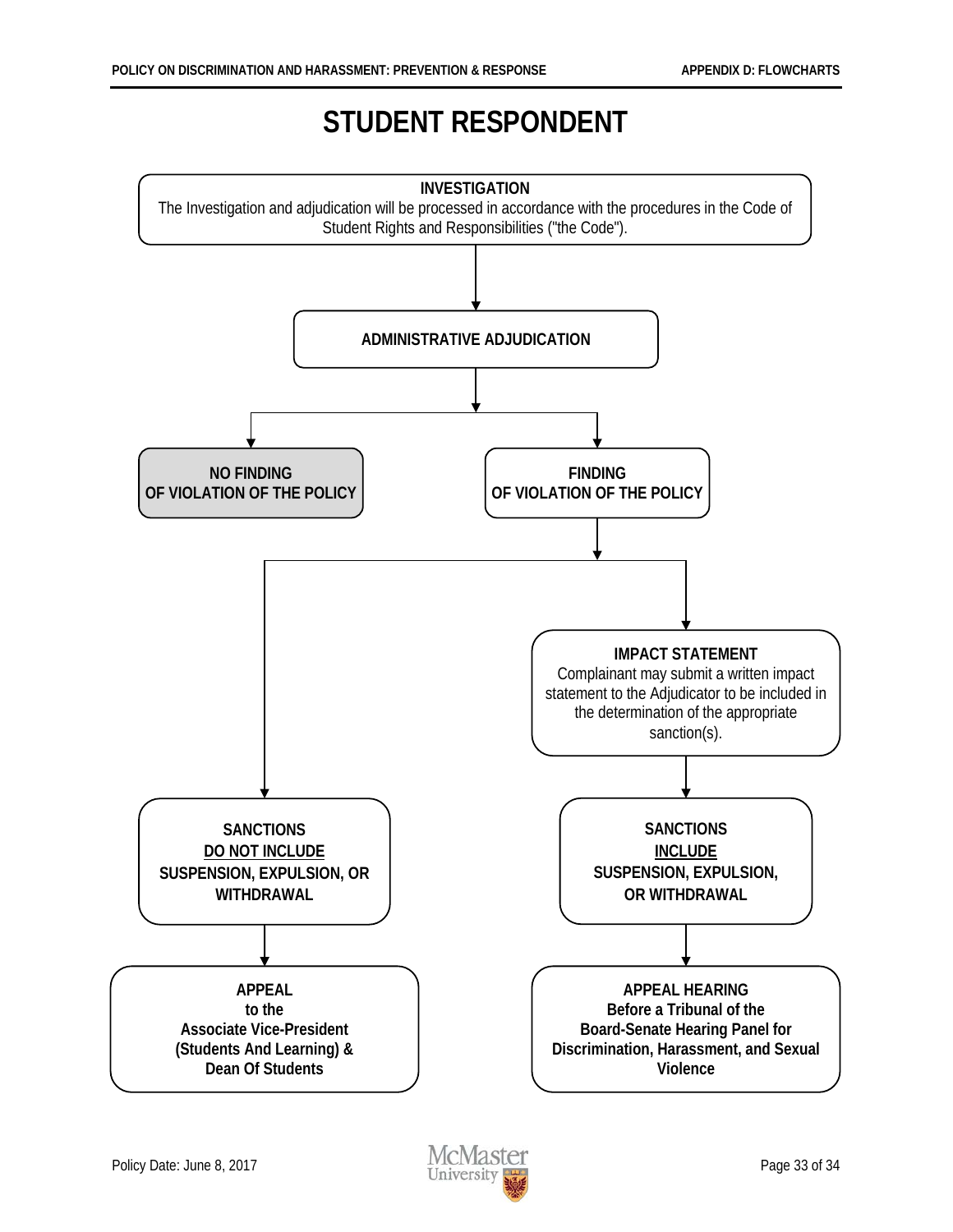# **STAFF RESPONDENT**